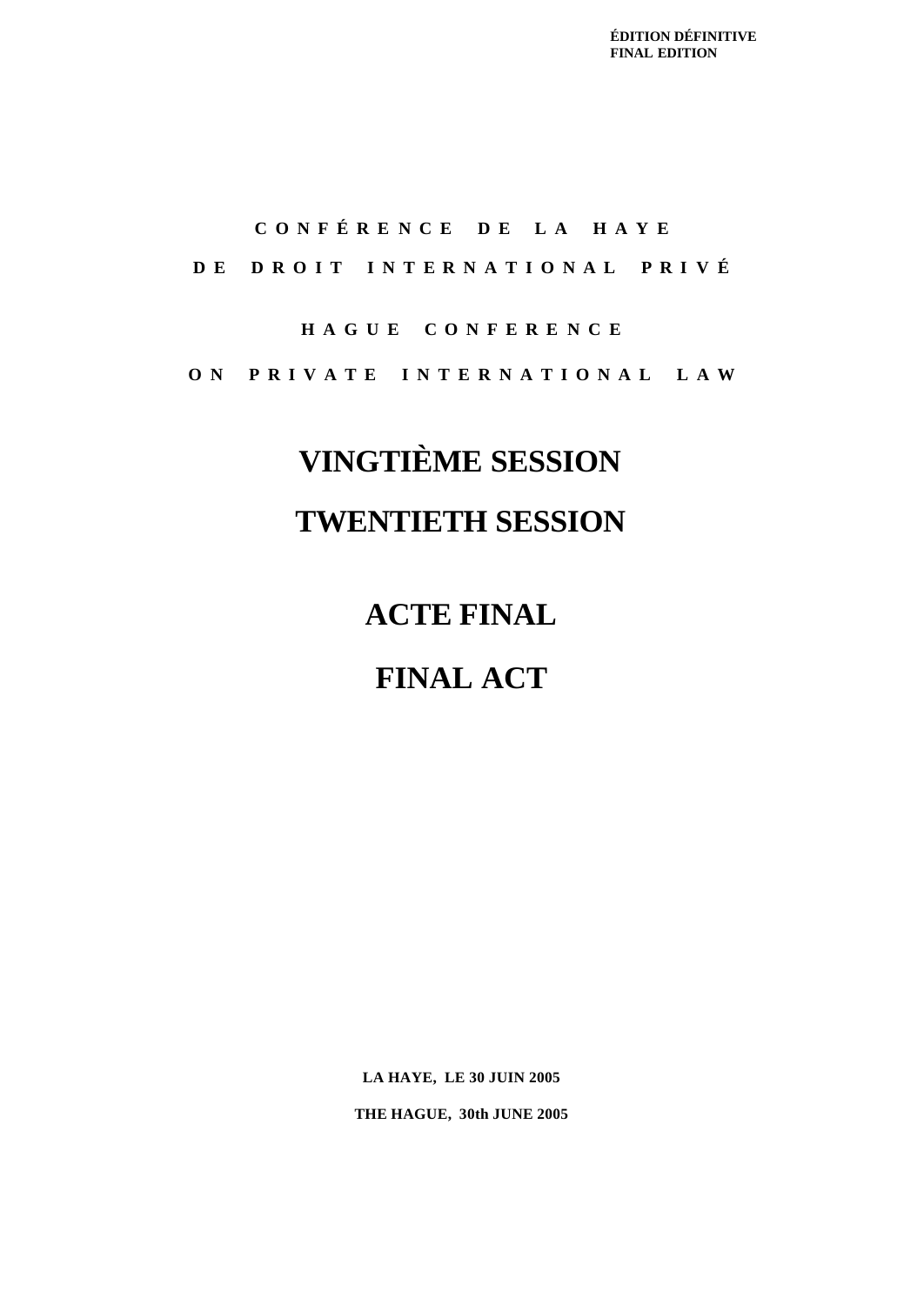Final Act of the Twentieth Session

The undersigned, Delegates of the Governments of Argentina, Australia, Austria, Belarus, Belgium, Brazil, Bulgaria, Canada, China, Croatia, Czech Republic, Denmark, Egypt, Finland, France, Germany, Ireland, Israel, Italy, Japan, Republic of Korea, Latvia, Luxembourg, Mexico, Morocco, Netherlands, New Zealand, Norway, Panama, Peru, Poland, Portugal, Romania, Russian Federation, Slovenia, South Africa, Spain, Sweden, Switzerland, United Kingdom of Great Britain and Northern Ireland, Ukraine, United States of America and Venezuela, convened at The Hague from 14-30 June 2005, at the invitation of the Government of the Netherlands, in the Twentieth Session of the Hague Conference on Private International Law.

Following the deliberations laid down in the records of the meetings, they have decided to submit to their Governments –

#### **A The following Convention –**

CONVENTION ON CHOICE OF COURT AGREEMENTS

The States Parties to the present Convention,

Desiring to promote international trade and investment through enhanced judicial co-operation,

Believing that such co-operation can be enhanced by uniform rules on jurisdiction and on recognition and enforcement of foreign judgments in civil or commercial matters,

Believing that such enhanced co-operation requires in particular an international legal regime that provides certainty and ensures the effectiveness of exclusive choice of court agreements between parties to commercial transactions and that governs the recognition and enforcement of judgments resulting from proceedings based on such agreements,

Have resolved to conclude this Convention and have agreed upon the following provisions –

*\_\_\_\_\_\_\_\_\_\_\_\_\_\_\_\_\_\_\_\_\_\_\_\_\_\_\_\_\_\_\_\_\_\_\_\_\_\_\_\_\_\_\_\_\_\_\_\_\_*

#### CHAPTER I – SCOPE AND DEFINITIONS

*Article 1 Scope*

1. This Convention shall apply in international cases to exclusive choice of court agreements concluded in civil or commercial matters.

2. For the purposes of Chapter II, a case is international unless the parties are resident in the same Contracting State and the relationship of the parties and all other elements relevant to the dispute, regardless of the location of the chosen court, are connected only with that State.

3. For the purposes of Chapter III, a case is international where recognition or enforcement of a foreign judgment is sought.

#### *Article 2 Exclusions from scope*

1. This Convention shall not apply to exclusive choice of court agreements –

*a)* to which a natural person acting primarily for personal, family or household purposes (a consumer) is a party;

*b)* relating to contracts of employment, including collective agreements.

2. This Convention shall not apply to the following matters –

- *a)* the status and legal capacity of natural persons;
- *b)* maintenance obligations;

*c)* other family law matters, including matrimonial property regimes and other rights or obligations arising out of marriage or similar relationships;

- *d)* wills and succession;
- *e)* insolvency, composition and analogous matters;
- *f*) the carriage of passengers and goods;

*g)* marine pollution, limitation of liability for maritime claims, general average, and emergency towage and salvage;

- *h*) anti-trust (competition) matters;
- *i*) liability for nuclear damage;

*j)* claims for personal injury brought by or on behalf of natural persons;

*k)* tort or delict claims for damage to tangible property that do not arise from a contractual relationship;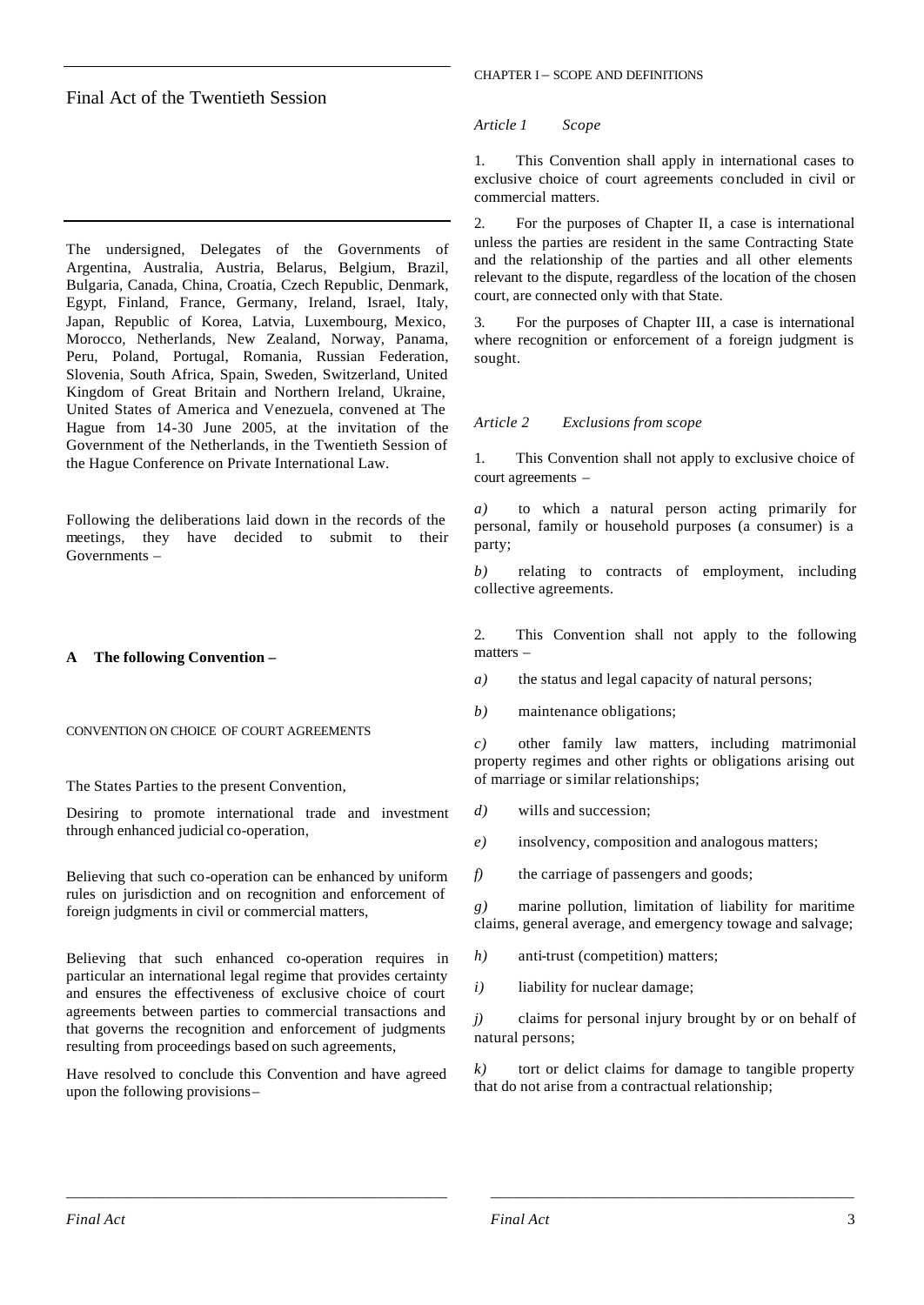*l*) rights *in rem* in immovable property, and tenancies of immovable property;

*m*) the validity, nullity, or dissolution of legal persons, and the validity of decisions of their organs;

*n*) the validity of intellectual property rights other than copyright and related rights;

*o)* infringement of intellectual property rights other than copyright and related rights, except where infringement proceedings are brought for breach of a contract between the parties relating to such rights, or could have been brought for breach of that contract;

*p*) the validity of entries in public registers.

3. Notwithstanding paragraph 2, proceedings are not excluded from the scope of this Convention where a matter excluded under that paragraph arises merely as a preliminary question and not as an object of the proceedings. In particular, the mere fact that a matter excluded under paragraph 2 arises by way of defence does not exclude proceedings from the Convention, if that matter is not an object of the proceedings.

4. This Convention shall not apply to arbitration and related proceedings.

5. Proceedings are not excluded from the scope of this Convention by the mere fact that a State, including a government, a governmental agency or any person acting for a State, is a party thereto.

6. Nothing in this Convention shall affect privileges and immunities of States or of international organisations, in respect of themselves and of their property.

#### *Article 3 Exclusive choice of court agreements*

For the purposes of this Convention –

*a)* "exclusive choice of court agreement" means an agreement concluded by two or more parties that meets the requirements of paragraph *c)* and designates, for the purpose of deciding disputes which have arisen or may arise in connection with a particular legal relationship, the courts of one Contracting State or one or more specific courts of one Contracting State to the exclusion of the jurisdiction of any other courts;

*b)* a choice of court agreement which designates the courts of one Contracting State or one or more specific courts of one Contracting State shall be deemed to be exclusive unless the parties have expressly provided otherwise;

*c)* an exclusive choice of court agreement must be concluded or documented –

*\_\_\_\_\_\_\_\_\_\_\_\_\_\_\_\_\_\_\_\_\_\_\_\_\_\_\_\_\_\_\_\_\_\_\_\_\_\_\_\_\_\_\_\_\_\_\_\_\_*

*i)* in writing; or

*ii)* by any other means of communication which renders information accessible so as to be usable for subsequent reference;

*d)* an exclusive choice of court agreement that forms part of a contract shall be treated as an agreement independent of the other terms of the contract. The validity of the exclusive choice of court agreement cannot be contested solely on the ground that the contract is not valid.

#### *Article 4 Other definitions*

1. In this Convention, "judgment" means any decision on the merits given by a court, whatever it may be called, including a decree or order, and a determination of costs or expenses by the court (including an officer of the court), provided that the determination relates to a decision on the merits which may be recognised or enforced under this Convention. An interim measure of protection is not a judgment.

2. For the purposes of this Convention, an entity or person other than a natural person shall be considered to be resident in the State –

- *a*) where it has its statutory seat;
- *b)* under whose law it was incorporated or formed;
- *c)* where it has its central administration; or
- *d)* where it has its principal place of business.

CHAPTER II – JURISDICTION

#### *Article 5 Jurisdiction of the chosen court*

1. The court or courts of a Contracting State designated in an exclusive choice of court agreement shall have jurisdiction to decide a dispute to which the agreement applies, unless the agreement is null and void under the law of that State.

2. A court that has jurisdiction under paragraph 1 shall not decline to exercise jurisdiction on the ground that the dispute should be decided in a court of another State.

3. The preceding paragraphs shall not affect rules –

*a)* on jurisdiction related to subject matter or to the value of the claim;

*b)* on the internal allocation of jurisdiction among the courts of a Contracting State. However, where the chosen court has discretion as to whether to transfer a case, due consideration should be given to the choice of the parties.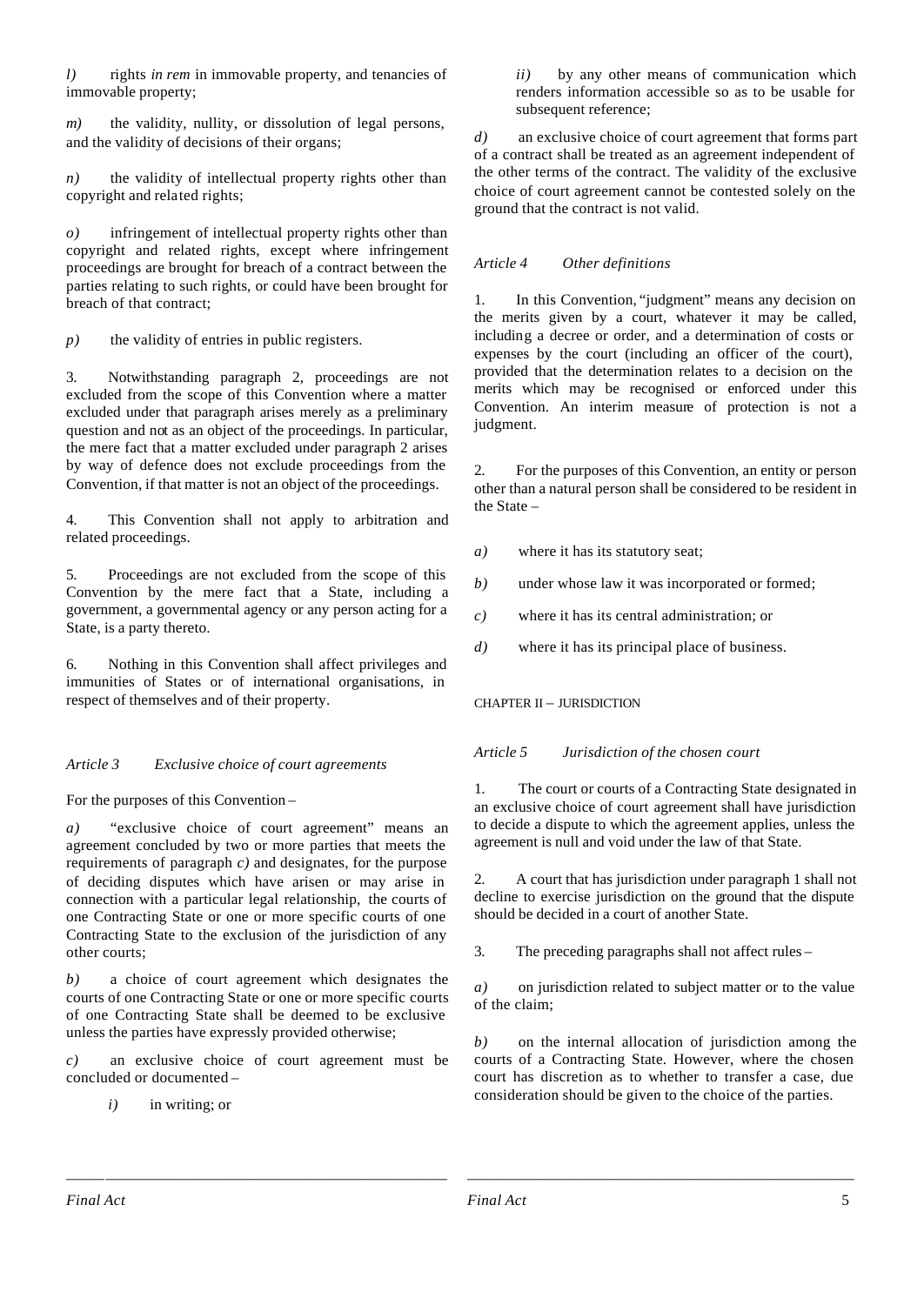#### *Article 6 Obligations of a court not chosen*

A court of a Contracting State other than that of the chosen court shall suspend or dismiss proceedings to which an exclusive choice of court agreement applies unless –

*a)* the agreement is null and void under the law of the State of the chosen court;

*b)* a party lacked the capacity to conclude the agreement under the law of the State of the court seised;

*c)* giving effect to the agreement would lead to a manifest injustice or would be manifestly contrary to the public policy of the State of the court seised;

*d)* for exceptional reasons beyond the control of the parties, the agreement cannot reasonably be performed; or

*e)* the chosen court has decided not to hear the case.

#### *Article 7 Interim measures of protection*

Interim measures of protection are not governed by this Convention. This Convention neither requires nor precludes the grant, refusal or termination of interim measures of protection by a court of a Contracting State and does not affect whether or not a party may request or a court should grant, refuse or terminate such measures.

#### CHAPTER III – RECOGNITION AND ENFORCEMENT

#### *Article 8 Recognition and enforcement*

1. A judgment given by a court of a Contracting State designated in an exclusive choice of court agreement shall be recognised and enforced in other Contracting States in accordance with this Chapter. Recognition or enforcement may be refused only on the grounds specified in this Convention.

2. Without prejudice to such review as is necessary for the application of the provisions of this Chapter, there shall be no review of the merits of the judgment given by the court of origin. The court addressed shall be bound by the findings of fact on which the court of origin based its jurisdiction, unless the judgment was given by default.

3. A judgment shall be recognised only if it has effect in the State of origin, and shall be enforced only if it is enforceable in the State of origin.

4. Recognition or enforcement may be postponed or refused if the judgment is the subject of review in the State of origin or if the time limit for seeking ordinary review has not expired. A refusal does not prevent a subsequent application for recognition or enforcement of the judgment.

*\_\_\_\_\_\_\_\_\_\_\_\_\_\_\_\_\_\_\_\_\_\_\_\_\_\_\_\_\_\_\_\_\_\_\_\_\_\_\_\_\_\_\_\_\_\_\_\_\_*

5. This Article shall also apply to a judgment given by a court of a Contracting State pursuant to a transfer of the case from the chosen court in that Contracting State as permitted by Article 5, paragraph 3. However, where the chosen court had discretion as to whether to transfer the case to another court, recognition or enforcement of the judgment may be refused against a party who objected to the transfer in a timely manner in the State of origin.

#### *Article 9 Refusal of recognition or enforcement*

Recognition or enforcement may be refused if –

*a)* the agreement was null and void under the law of the State of the chosen court, unless the chosen court has determined that the agreement is valid;

*b)* a party lacked the capacity to conclude the agreement under the law of the requested State;

*c)* the document which instituted the proceedings or an equivalent document, including the essential elements of the claim,

> *i*) was not notified to the defendant in sufficient time and in such a way as to enable him to arrange for his defence, unless the defendant entered an appearance and presented his case without contesting notification in the court of origin, provided that the law of the State of origin permitted notification to be contested; or

> *ii)* was notified to the defendant in the requested State in a manner that is incompatible with fundamental principles of the requested State concerning service of documents;

*d)* the judgment was obtained by fraud in connection with a matter of procedure;

*e)* recognition or enforcement would be manifestly incompatible with the public policy of the requested State, including situations where the specific proceedings leading to the judgment were incompatible with fundamental principles of procedural fairness of that State;

*f)* the judgment is inconsistent with a judgment given in the requested State in a dispute between the same parties; or

*g)* the judgment is inconsistent with an earlier judgment given in another State between the same parties on the same cause of action, provided that the earlier judgment fulfils the conditions necessary for its recognition in the requested State.

*Article 10 Preliminary questions*

1. Where a matter excluded under Article 2, paragraph 2, or under Article 21, arose as a preliminary question, the ruling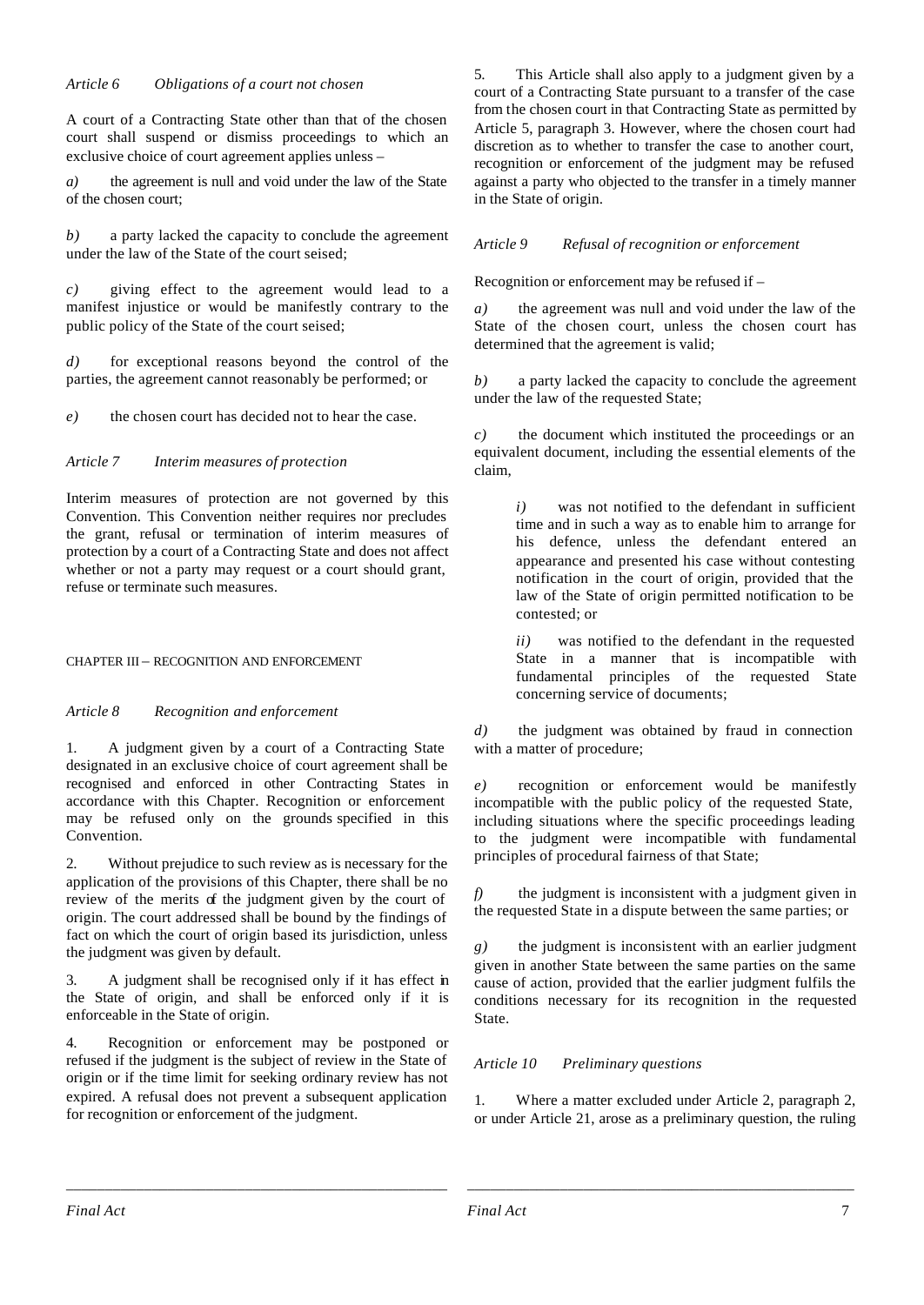on that question shall not be recognised or enforced under this Convention.

2. Recognition or enforcement of a judgment may be refused if, and to the extent that, the judgment was based on a ruling on a matter excluded under Article 2, paragraph 2.

3. However, in the case of a ruling on the validity of an intellectual property right other than copyright or a related right, recognition or enforcement of a judgment may be refused or postponed under the preceding paragraph only where –

*a)* that ruling is inconsistent with a judgment or a decision of a competent authority on that matter given in the State under the law of which the intellectual property right arose; or

*b*) proceedings concerning the validity of the intellectual property right are pending in that State.

4. Recognition or enforcement of a judgment may be refused if, and to the extent that, the judgment was based on a ruling on a matter excluded pursuant to a declaration made by the requested State under Article 21.

#### *Article 11 Damages*

1. Recognition or enforcement of a judgment may be refused if, and to the extent that, the judgment awards damages, including exemplary or punitive damages, that do not compensate a party for actual loss or harm suffered.

2. The court addressed shall take into account whether and to what extent the damages awarded by the court of origin serve to cover costs and expenses relating to the proceedings.

#### *Article 12 Judicial settlements (*transactions judiciaires*)*

Judicial settlements (*transactions judiciaires*) which a court of a Contracting State designated in an exclusive choice of court agreement has approved, or which have been concluded before that court in the course of proceedings, and which are enforceable in the same manner as a judgment in the State of origin, shall be enforced under this Convention in the same manner as a judgment.

#### *Article 13 Documents to be produced*

1. The party seeking recognition or applying for enforcement shall produce –

*a)* a complete and certified copy of the judgment;

*b)* the exclusive choice of court agreement, a certified copy thereof, or other evidence of its existence;

*\_\_\_\_\_\_\_\_\_\_\_\_\_\_\_\_\_\_\_\_\_\_\_\_\_\_\_\_\_\_\_\_\_\_\_\_\_\_\_\_\_\_\_\_\_\_\_\_\_*

*c)* if the judgment was given by default, the original or a certified copy of a document establishing that the document which instituted the proceedings or an equivalent document was notified to the defaulting party;

*d)* any documents necessary to establish that the judgment has effect or, where applicable, is enforceable in the State of origin;

*e)* in the case referred to in Article 12, a certificate of a court of the State of origin that the judicial settlement or a part of it is enforceable in the same manner as a judgment in the State of origin.

2. If the terms of the judgment do not permit the court addressed to verify whether the conditions of this Chapter have been complied with, that court may require any necessary documents.

3. An application for recognition or enforcement may be accompanied by a document, issued by a court (including an officer of the court) of the State of origin, in the form recommended and published by the Hague Conference on Private International Law.

4. If the documents referred to in this Article are not in an official language of the requested State, they shall be accompanied by a certified translation into an official language, unless the law of the requested State provides otherwise.

#### *Article 14 Procedure*

The procedure for recognition, declaration of enforceability or registration for enforcement, and the enforcement of the judgment, are governed by the law of the requested State unless this Convention provides otherwise. The court addressed shall act expeditiously.

#### *Article 15 Severability*

Recognition or enforcement of a severable part of a judgment shall be granted where recognition or enforcement of that part is applied for, or only part of the judgment is capable of being recognised or enforced under this Convention.

CHAPTER IV – GENERAL CLAUSES

*Article 16 Transitional provisions*

1. This Convention shall apply to exclusive choice of court agreements concluded after its entry into force for the State of the chosen court.

2. This Convention shall not apply to proceedings instituted before its entry into force for the State of the court seised.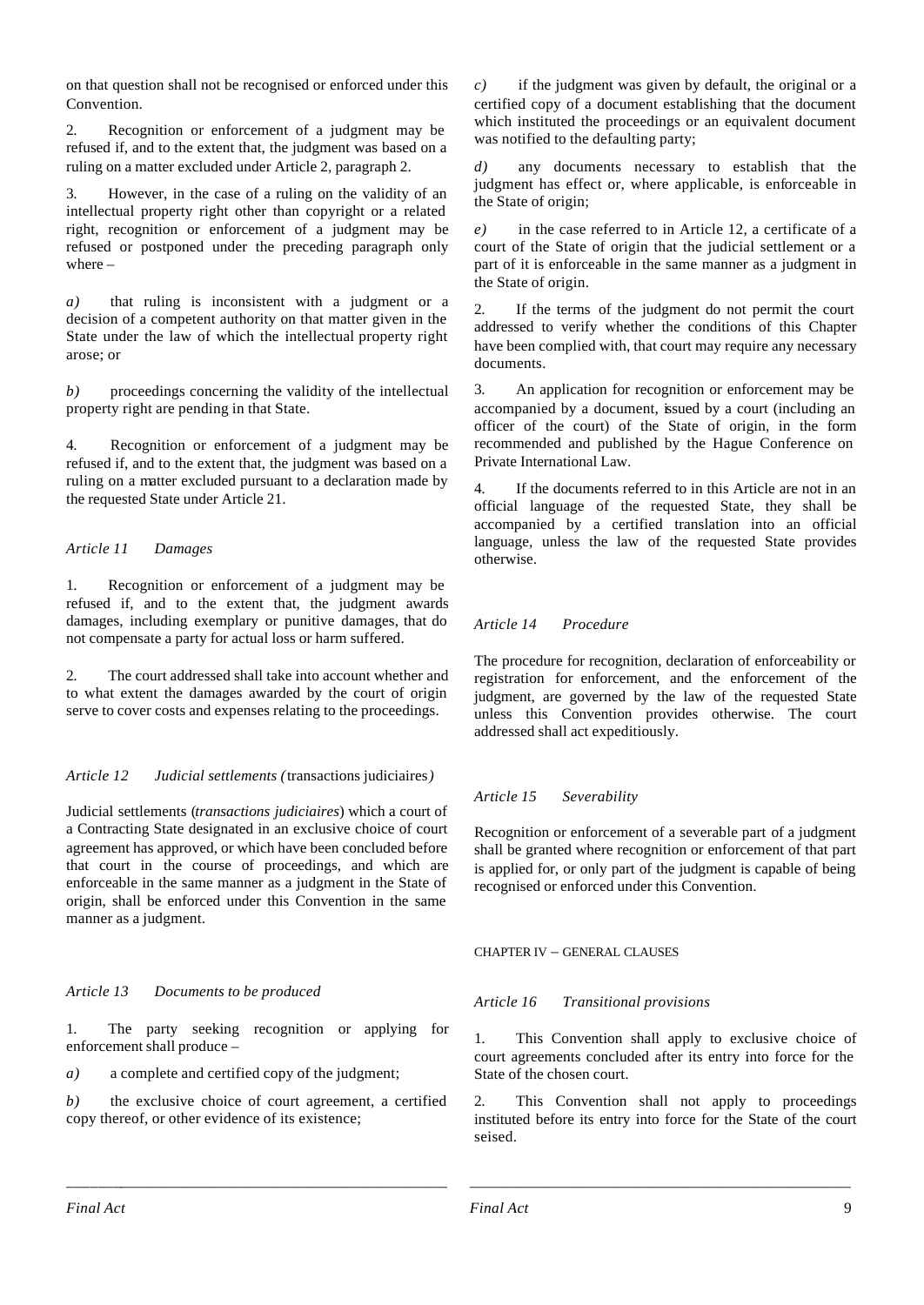#### *Article 17 Contracts of insurance and reinsurance*

1. Proceedings under a contract of insurance or reinsurance are not excluded from the scope of this Convention on the ground that the contract of insurance or reinsurance relates to a matter to which this Convention does not apply.

2. Recognition and enforcement of a judgment in respect of liability under the terms of a contract of insurance or reinsurance may not be limited or refused on the ground that the liability under that contract includes liability to indemnify the insured or reinsured in respect of –

*a)* a matter to which this Convention does not apply; or

*b)* an award of damages to which Article 11 might apply.

#### *Article 18 No legalisation*

All documents forwarded or delivered under this Convention shall be exempt from legalisation or any analogous formality, including an Apostille.

*Article 19 Declarations limiting jurisdiction*

A State may declare that its courts may refuse to determine disputes to which an exclusive choice of court agreement applies if, except for the location of the chosen court, there is no connection between that State and the parties or the dispute.

| Article 20 | <i>Declarations</i> | limiting | recognition | and |
|------------|---------------------|----------|-------------|-----|
|            | enforcement         |          |             |     |

A State may declare that its courts may refuse to recognise or enforce a judgment given by a court of another Contracting State if the parties were resident in the requested State, and the relationship of the parties and all other elements relevant to the dispute, other than the location of the chosen court, were connected only with the requested State.

#### *Article 21 Declarations with respect to specific matters*

1. Where a State has a strong interest in not applying this Convention to a specific matter, that State may declare that it will not apply the Convention to that matter. The State making such a declaration shall ensure that the declaration is no broader than necessary and that the specific matter excluded is clearly and precisely defined.

*\_\_\_\_\_\_\_\_\_\_\_\_\_\_\_\_\_\_\_\_\_\_\_\_\_\_\_\_\_\_\_\_\_\_\_\_\_\_\_\_\_\_\_\_\_\_\_\_\_*

2. With regard to that matter, the Convention shall not apply –

*a)* in the Contracting State that made the declaration;

*b)* in other Contracting States, where an exclusive choice of court agreement designates the courts, or one or more specific courts, of the State that made the declaration.

#### *Article 22 Reciprocal declarations on non-exclusive choice of court agreements*

1. A Contracting State may declare that its courts will recognise and enforce judgments given by courts of other Contracting States designated in a choice of court agreement concluded by two or more parties that meets the requirements of Article 3, paragraph *c)*, and designates, for the purpose of deciding disputes which have arisen or may arise in connection with a particular legal relationship, a court or courts of one or more Contracting States (a non-exclusive choice of court agreement).

2. Where recognition or enforcement of a judgment given in a Contracting State that has made such a declaration is sought in another Contracting State that has made such a declaration, the judgment shall be recognised and enforced under this Convention, if –

*a)* the court of origin was designated in a non-exclusive choice of court agreement;

*b)* there exists neither a judgment given by any other court before which proceedings could be brought in accordance with the non-exclusive choice of court agreement, nor a proceeding pending between the same parties in any other such court on the same cause of action; and

*c)* the court of origin was the court first seised.

#### *Article 23 Uniform interpretation*

In the interpretation of this Convention, regard shall be had to its international character and to the need to promote uniformity in its application.

#### *Article 24 Review of operation of the Convention*

The Secretary General of the Hague Conference on Private International Law shall at regular intervals make arrangements  $for -$ 

*a)* review of the operation of this Convention, including any declarations; and

*b)* consideration of whether any amendments to this Convention are desirable.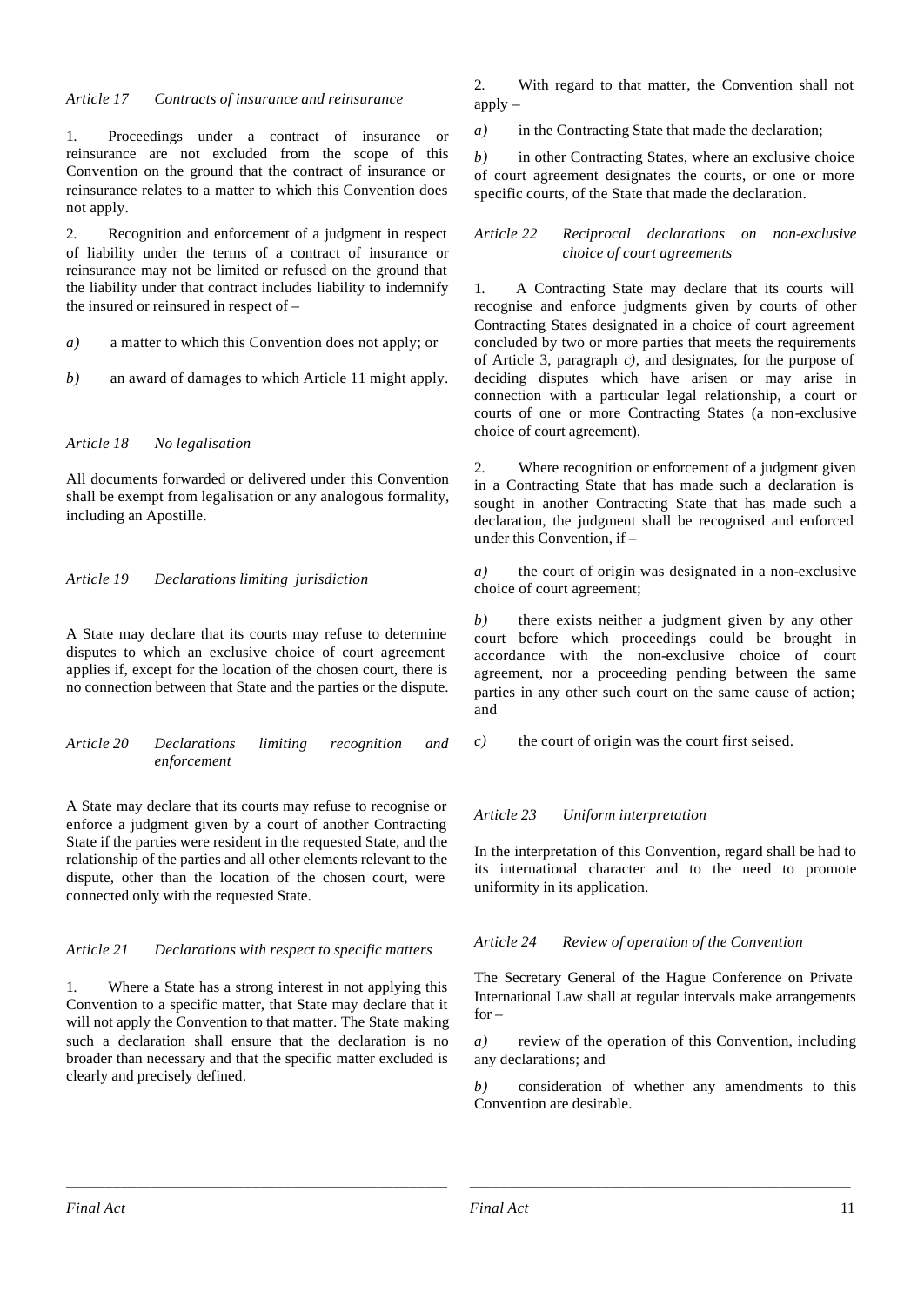#### *Article 25 Non-unified legal systems*

1. In relation to a Contracting State in which two or more systems of law apply in different territorial units with regard to any matter dealt with in this Convention –

*a)* any reference to the law or procedure of a State shall be construed as referring, where appropriate, to the law or procedure in force in the relevant territorial unit;

*b)* any reference to residence in a State shall be construed as referring, where appropriate, to residence in the relevant territorial unit;

*c)* any reference to the court or courts of a State shall be construed as referring, where appropriate, to the court or courts in the relevant territorial unit;

*d)* any reference to a connection with a State shall be construed as referring, where appropriate, to a connection with the relevant territorial unit.

2. Notwithstanding the preceding paragraph, a Contracting State with two or more territorial units in which different systems of law apply shall not be bound to apply this Convention to situations which involve solely such different territorial units.

3. A court in a territorial unit of a Contracting State with two or more territorial units in which different systems of law apply shall not be bound to recognise or enforce a judgment from another Contracting State solely because the judgment has been recognised or enforced in another territorial unit of the same Contracting State under this Convention.

4. This Article shall not apply to a Regional Economic Integration Organisation.

| Article 26 | Relationship       | with | other | international |
|------------|--------------------|------|-------|---------------|
|            | <i>instruments</i> |      |       |               |

1. This Convention shall be interpreted so far as possible to be compatible with other treaties in force for Contracting States, whether concluded before or after this Convention.

2. This Convention shall not affect the application by a Contracting State of a treaty, whether concluded before or after this Convention, in cases where none of the parties is resident in a Contracting State that is not a Party to the treaty.

3. This Convention shall not affect the application by a Contracting State of a treaty that was concluded before this Convention entered into force for that Contracting State, if applying this Convention would be inconsistent with the obligations of that Contracting State to any non-Contracting State. This paragraph shall also apply to treaties that revise or replace a treaty concluded before this Convention entered into force for that Contracting State, except to the extent that the

*\_\_\_\_\_\_\_\_\_\_\_\_\_\_\_\_\_\_\_\_\_\_\_\_\_\_\_\_\_\_\_\_\_\_\_\_\_\_\_\_\_\_\_\_\_\_\_\_\_\_*

revision or replacement creates new inconsistencies with this Convention.

4. This Convention shall not affect the application by a Contracting State of a treaty, whether concluded before or after this Convention, for the purposes of obtaining recognition or enforcement of a judgment given by a court of a Contracting State that is also a Party to that treaty. However, the judgment shall not be recognised or enforced to a lesser extent than under this Convention.

5. This Convention shall not affect the application by a Contracting State of a treaty which, in relation to a specific matter, governs jurisdiction or the recognition or enforcement of judgments, even if concluded after this Convention and even if all States concerned are Parties to this Convention. This paragraph shall apply only if the Contracting State has made a declaration in respect of the treaty under this paragraph. In the cas e of such a declaration, other Contracting States shall not be obliged to apply this Convention to that specific matter to the extent of any inconsistency, where an exclusive choice of court agreement designates the courts, or one or more specific courts, of the Contracting State that made the declaration.

6. This Convention shall not affect the application of the rules of a Regional Economic Integration Organisation that is a Party to this Convention, whether adopted before or after this Convention –

*a)* where none of the parties is resident in a Contracting State that is not a Member State of the Regional Economic Integration Organisation;

*b)* as concerns the recognition or enforcement of judgments as between Member States of the Regional Economic Integration Organisation.

CHAPTER V – FINAL CLAUSES

*Article 27 Signature, ratification, acceptance, approval or accession*

1. This Convention is open for signature by all States.

2. This Convention is subject to ratification, acceptance or approval by the signatory States.

3. This Convention is open for accession by all States.

4. Instruments of ratification, acceptance, approval or accession shall be deposited with the Ministry of Foreign Affairs of the Kingdom of the Netherlands, depositary of the Convention.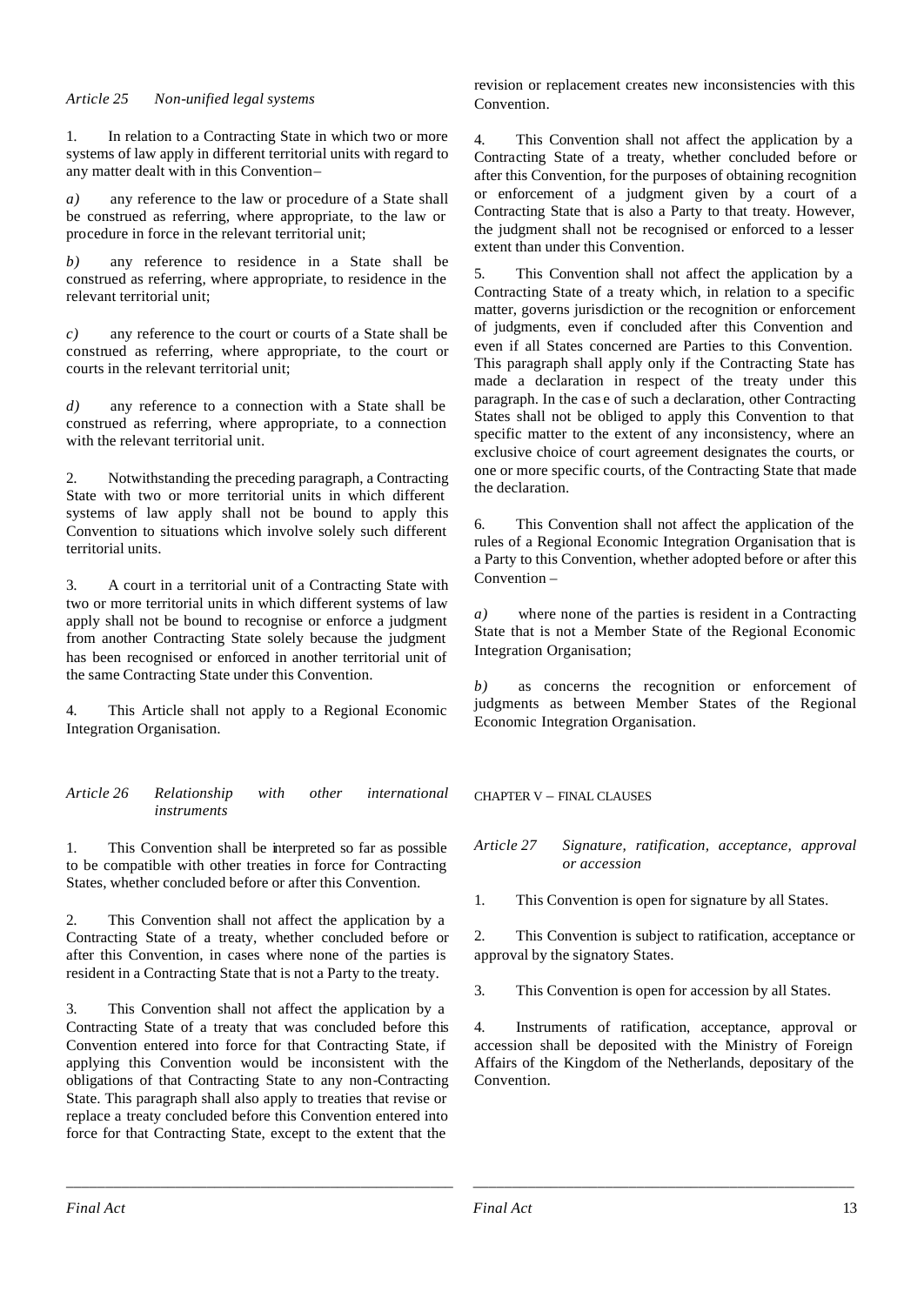*Article 28 Declarations with respect to non-unified legal systems*

1. If a State has two or more territorial units in which different systems of law apply in relation to matters dealt with in this Convention, it may at the time of signature, ratification, acceptance, approval or accession declare that the Convention shall extend to all its territorial units or only to one or more of them and may modify this declaration by submitting another declaration at any time.

2. A declaration shall be notified to the depositary and shall state expressly the territorial units to which the Convention applies.

3. If a State makes no declaration under this Article, the Convention shall extend to all territorial units of that State.

4. This Article shall not apply to a Regional Economic Integration Organisation.

*Article 29 Regional Economic Integration Organisations*

1. A Regional Economic Integration Organisation which is constituted solely by sovereign States and has competence over some or all of the matters governed by this Convention may similarly sign, accept, approve or accede to this Convention. The Regional Economic Integration Organisation shall in that case have the rights and obligations of a Contracting State, to the extent that the Organisation has competence over matters governed by this Convention.

2. The Regional Economic Integration Organisation shall, at the time of signature, acceptance, approval or accession, notify the depositary in writing of the matters governed by this Convention in respect of which competence has been transferred to that Organisation by its Member States. The Organisation shall promptly notify the depositary in writing of any changes to its competence as specified in the most recent notice given under this paragraph.

3. For the purposes of the entry into force of this Convention, any instrument deposited by a Regional Economic Integration Organisation shall not be counted unless the Regional Economic Integration Organisation declares in accordance with Article 30 that its Member States will not be Parties to this Convention.

4. Any reference to a "Contracting State" or "State" in this Convention shall apply equally, where appropriate, to a Regional Economic Integration Organisation that is a Party to it.

*\_\_\_\_\_\_\_\_\_\_\_\_\_\_\_\_\_\_\_\_\_\_\_\_\_\_\_\_\_\_\_\_\_\_\_\_\_\_\_\_\_\_\_\_\_\_\_\_\_*

#### *Article 30 Accession by a Regional Economic Integration Organisation without its Member States*

1. At the time of signature, acceptance, approval or accession, a Regional Economic Integration Organisation may declare that it exercises competence over all the matters governed by this Convention and that its Member States will not be Parties to this Convention but shall be bound by virtue of the signature, acceptance, approval or accession of the Organisation.

2. In the event that a declaration is made by a Regional Economic Integration Organisation in accordance with paragraph 1, any reference to a "Contracting State" or "State" in this Convention shall apply equally, where appropriate, to the Member States of the Organisation.

#### *Article 31 Entry into force*

1. This Convention shall enter into fo rce on the first day of the month following the expiration of three months after the deposit of the second instrument of ratification, acceptance, approval or accession referred to in Article 27.

2. Thereafter this Convention shall enter into force –

*a)* for each State or Regional Economic Integration Organisation subsequently ratifying, accepting, approving or acceding to it, on the first day of the month following the expiration of three months after the deposit of its instrument of ratification, acceptance, approval or accession;

*b*) for a territorial unit to which this Convention has been extended in accordance with Article 28, paragraph 1, on the first day of the month following the expiration of three months after the notification of the declaration refe rred to in that Article.

#### *Article 32 Declarations*

1. Declarations referred to in Articles 19, 20, 21, 22 and 26 may be made upon signature, ratification, acceptance, approval or accession or at any time thereafter, and may be modified or withdrawn at any time.

2. Declarations, modifications and withdrawals shall be notified to the depositary.

3. A declaration made at the time of signature, ratification, acceptance, approval or accession shall take effect simultaneously with the entry into force of this Convention for the State concerned.

4. A declaration made at a subsequent time, and any modification or withdrawal of a declaration, shall take effect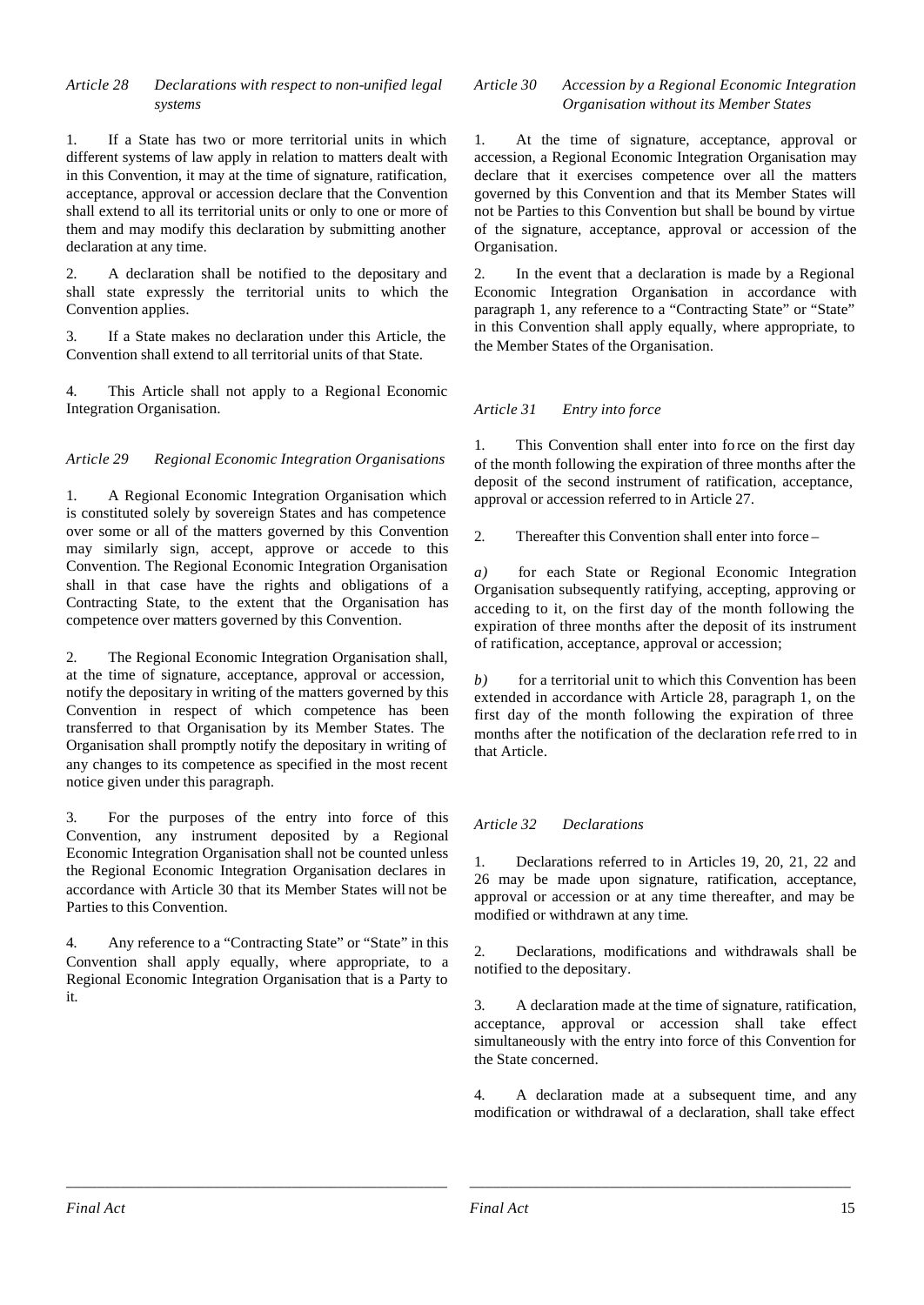on the first day of the month following the expiration of three months after the date on which the notification is received by the depositary.

5. A declaration under Articles 19, 20, 21 and 26 shall not apply to exclusive choice of court agreements concluded before it takes effect.

#### *Article 33 Denunciation*

1. This Convention may be denounced by notification in writing to the depositary. The denunciation may be limited to certain territorial units of a non-unified legal system to which this Convention applies.

2. The denunciation shall take effect on the first day of the month following the expiration of twelve mo nths after the date on which the notification is received by the depositary. Where a longer period for the denunciation to take effect is specified in the notification, the denunciation shall take effect upon the expiration of such longer period after the date on which the notification is received by the depositary.

#### *Article 34 Notifications by the depositary*

The depositary shall notify the Members of the Hague Conference on Private International Law, and other States and Regional Economic Integration Organisations which have signed, ratified, accepted, approved or acceded in accordance with Articles 27, 29 and 30 of the following –

*a)* the signatures, ratifications, acceptances, approvals and accessions referred to in Articles 27, 29 and 30;

*b)* the date on which this Convention enters into force in accordance with Article 31;

*c)* the notifications, declarations, modifications and withdrawals of declarations referred to in Articles 19, 20, 21, 22, 26, 28, 29 and 30;

*d*) the denunciations referred to in Article 33.

In witness whereof the undersigned, being duly authorised thereto, have signed this Convention.

Done at The Hague, on 30 June 2005, in the English and French languages, both texts being equally authentic, in a single copy which shall be deposited in the archives of the Government of the Kingdom of the Netherlands, and of which a certified copy shall be sent, through diplomatic channels, to each of the Member States of the Hague Conference on Private International Law as of the date of its Twentieth Session and to each State which participated in that Session.

*\_\_\_\_\_\_\_\_\_\_\_\_\_\_\_\_\_\_\_\_\_\_\_\_\_\_\_\_\_\_\_\_\_\_\_\_\_\_\_\_\_\_\_\_\_\_\_\_\_*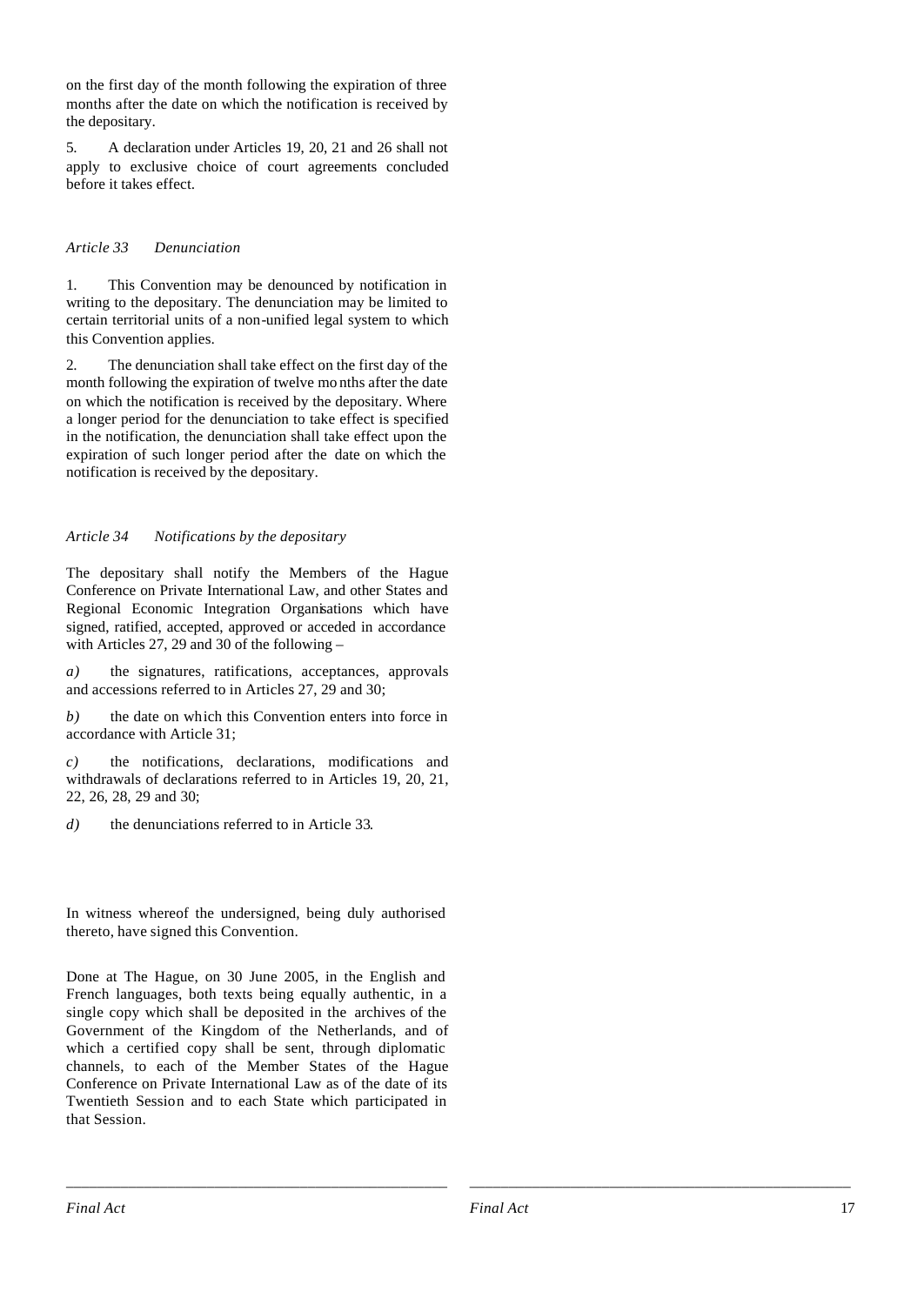#### **B The following Recommendation relating to the Convention on Choice of Court Agreements –**

confirming the issuance and content of a judgment given by the court of origin for the purposes of recognition and enforcement under the Convention –

The Twentieth Session

Recommends to the States Parties to the *Convention on Choice of Court Agreements* to use the following form

|               | <b>RECOMMENDED FORM</b><br>UNDER THE CONVENTION ON<br><b>CHOICE OF COURT AGREEMENTS</b><br>("THE CONVENTION")                                                        |
|---------------|----------------------------------------------------------------------------------------------------------------------------------------------------------------------|
|               | (Sample form confirming the issuance and content of a judgment given by the court of origin<br>for the purposes of recognition and enforcement under the Convention) |
| 1.            |                                                                                                                                                                      |
|               |                                                                                                                                                                      |
|               |                                                                                                                                                                      |
|               |                                                                                                                                                                      |
|               |                                                                                                                                                                      |
| 2.            |                                                                                                                                                                      |
| 3.            |                                                                                                                                                                      |
|               | V.                                                                                                                                                                   |
|               |                                                                                                                                                                      |
| 4.<br>STATE). | (THE COURT OF ORIGIN) gave a judgment in the above-captioned matter on (DATE) in (CITY,                                                                              |
|               | This court was designated in an exclusive choice of court agreement within the meaning of Article 3<br>of the Convention:                                            |
|               | <b>YES</b><br>NO                                                                                                                                                     |
|               | <b>UNABLE TO CONFIRM</b>                                                                                                                                             |

 $\mathcal{L} = \{ \mathcal{L} \mathcal{L} \mathcal{L} \mathcal{L} \mathcal{L} \mathcal{L} \mathcal{L} \mathcal{L} \mathcal{L} \mathcal{L} \mathcal{L} \mathcal{L} \mathcal{L} \mathcal{L} \mathcal{L} \mathcal{L} \mathcal{L} \mathcal{L} \mathcal{L} \mathcal{L} \mathcal{L} \mathcal{L} \mathcal{L} \mathcal{L} \mathcal{L} \mathcal{L} \mathcal{L} \mathcal{L} \mathcal{L} \mathcal{L} \mathcal{L} \mathcal{L} \mathcal{L} \mathcal{L} \mathcal{L} \$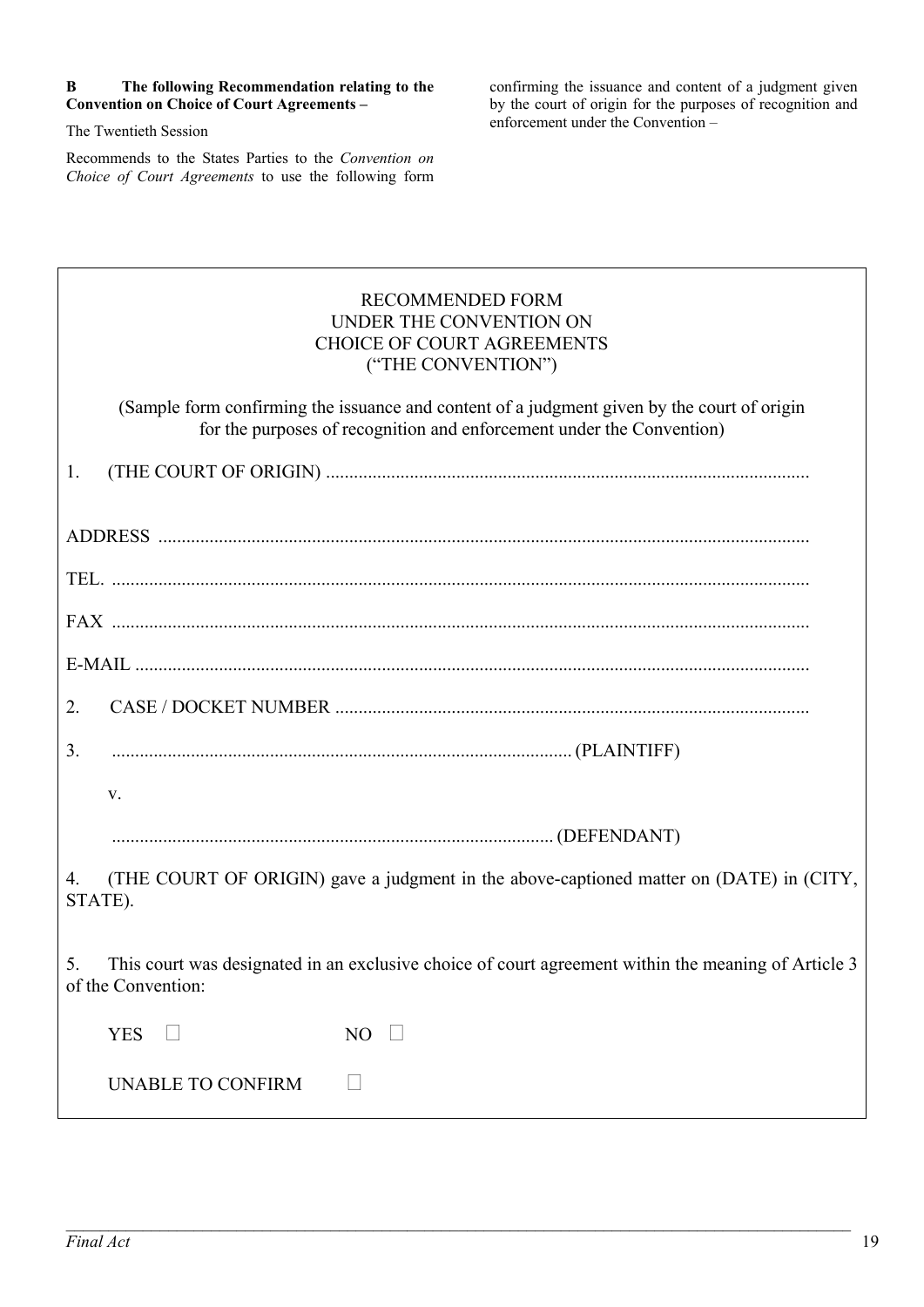6. If yes, the exclusive choice of court agreement was concluded or documented in the following manner:

7. This court awarded the following payment of money *(please indicate, where applicable, any relevant categories of damages included)*:

8. This court awarded interest as follows *(please specify the rate(s) of interest, the portion(s) of the award to which interest applies, the date from which interest is computed, and any further information regarding interest that would assist the court addressed)*:

9. This court included within the judgment the following costs and expenses relating to the proceedings *(please specify the amounts of any such awards, including, where applicable, any amount(s) within a monetary award intended to cover costs and expenses relating to the proceedings)*:

10. This court awarded the following non-monetary relief *(please describe the nature of such relief)*:

11. This judgment is enforceable in the State of origin:

| <b>YES</b> |  | NO |  |
|------------|--|----|--|
|            |  |    |  |

12. This judgment (or a part thereof) is currently the subject of review in the State of origin:

 $\mathcal{L} = \{ \mathcal{L} \mathcal{L} \mathcal{L} \mathcal{L} \mathcal{L} \mathcal{L} \mathcal{L} \mathcal{L} \mathcal{L} \mathcal{L} \mathcal{L} \mathcal{L} \mathcal{L} \mathcal{L} \mathcal{L} \mathcal{L} \mathcal{L} \mathcal{L} \mathcal{L} \mathcal{L} \mathcal{L} \mathcal{L} \mathcal{L} \mathcal{L} \mathcal{L} \mathcal{L} \mathcal{L} \mathcal{L} \mathcal{L} \mathcal{L} \mathcal{L} \mathcal{L} \mathcal{L} \mathcal{L} \mathcal{L} \$ 

UNABLE TO CONFIRM

*If "yes" please specify the nature and status of such review:*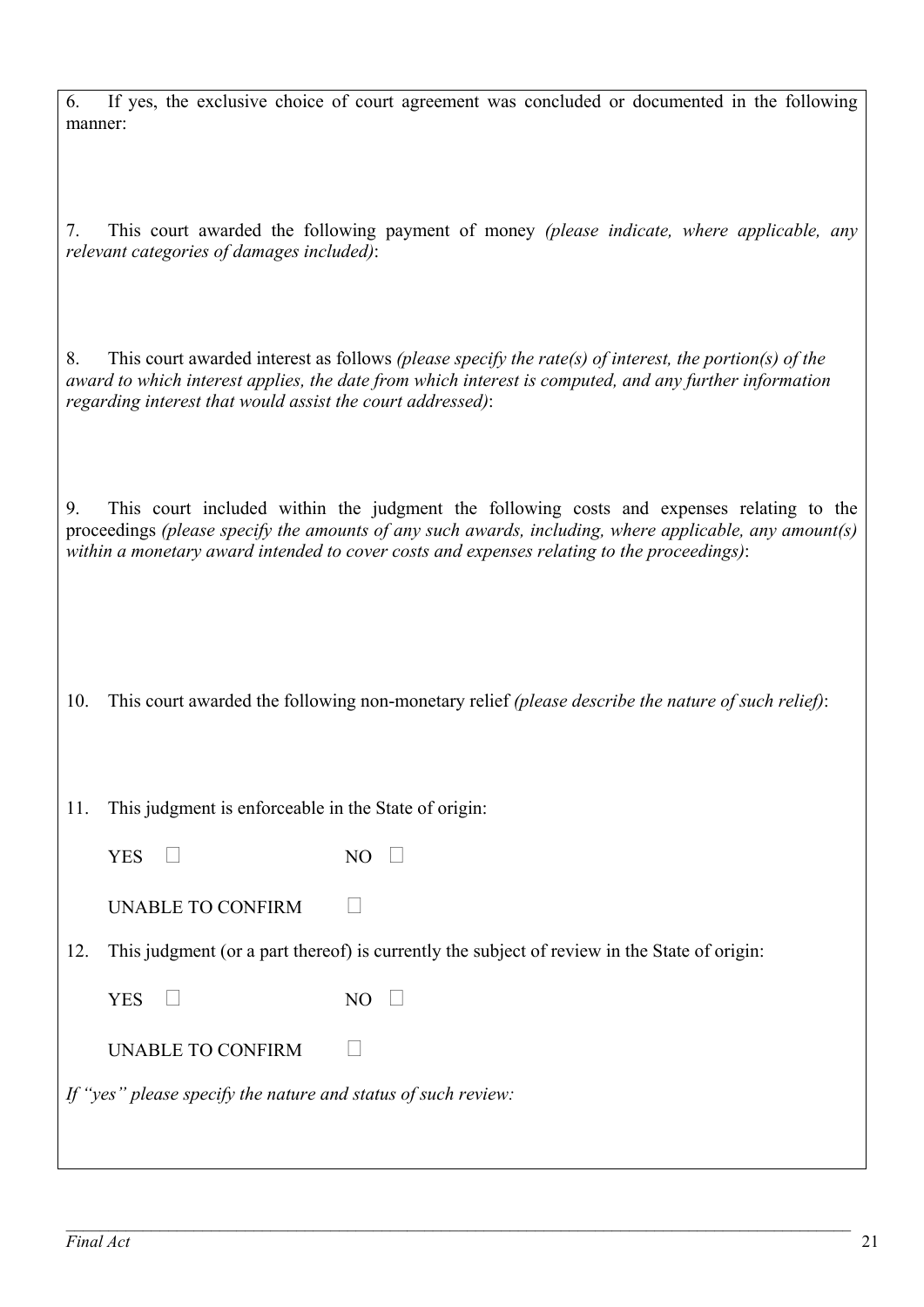|      | Any other relevant information:<br>13. |                                                                                                                                                                                                                                     |  |
|------|----------------------------------------|-------------------------------------------------------------------------------------------------------------------------------------------------------------------------------------------------------------------------------------|--|
|      |                                        |                                                                                                                                                                                                                                     |  |
|      |                                        |                                                                                                                                                                                                                                     |  |
|      |                                        |                                                                                                                                                                                                                                     |  |
| 14.  |                                        | Attached to this form are the documents marked in the following list <i>(if available)</i> :                                                                                                                                        |  |
|      |                                        | a complete and certified copy of the judgment;                                                                                                                                                                                      |  |
|      |                                        | the exclusive choice of court agreement, a certified copy thereof, or other evidence of its<br>existence;                                                                                                                           |  |
|      | $\Box$                                 | if the judgment was given by default, the original or a certified copy of a document<br>establishing that the document which instituted the proceedings or an equivalent document<br>was notified to the defaulting party;          |  |
|      | $\Box$                                 | any documents necessary to establish that the judgment has effect or, where applicable, is<br>enforceable in the State of origin;                                                                                                   |  |
|      |                                        | (list if applicable):                                                                                                                                                                                                               |  |
|      |                                        | in the case referred to in Article 12 of the Convention, a certificate of a court of the State of<br>origin that the judicial settlement or a part of it is enforceable in the same manner as a<br>judgment in the State of origin; |  |
|      |                                        |                                                                                                                                                                                                                                     |  |
| 15.  |                                        |                                                                                                                                                                                                                                     |  |
|      |                                        |                                                                                                                                                                                                                                     |  |
| 16.  |                                        | Signature and / or stamp by the court or officer of the court:                                                                                                                                                                      |  |
|      |                                        | <b>CONTACT PERSON:</b>                                                                                                                                                                                                              |  |
| TEL: |                                        |                                                                                                                                                                                                                                     |  |
|      |                                        |                                                                                                                                                                                                                                     |  |
| FAX: |                                        |                                                                                                                                                                                                                                     |  |
|      | E-MAIL:                                |                                                                                                                                                                                                                                     |  |
|      |                                        |                                                                                                                                                                                                                                     |  |

 $\mathcal{L} = \{ \mathcal{L} \mathcal{L} \mathcal{L} \mathcal{L} \mathcal{L} \mathcal{L} \mathcal{L} \mathcal{L} \mathcal{L} \mathcal{L} \mathcal{L} \mathcal{L} \mathcal{L} \mathcal{L} \mathcal{L} \mathcal{L} \mathcal{L} \mathcal{L} \mathcal{L} \mathcal{L} \mathcal{L} \mathcal{L} \mathcal{L} \mathcal{L} \mathcal{L} \mathcal{L} \mathcal{L} \mathcal{L} \mathcal{L} \mathcal{L} \mathcal{L} \mathcal{L} \mathcal{L} \mathcal{L} \mathcal{L} \$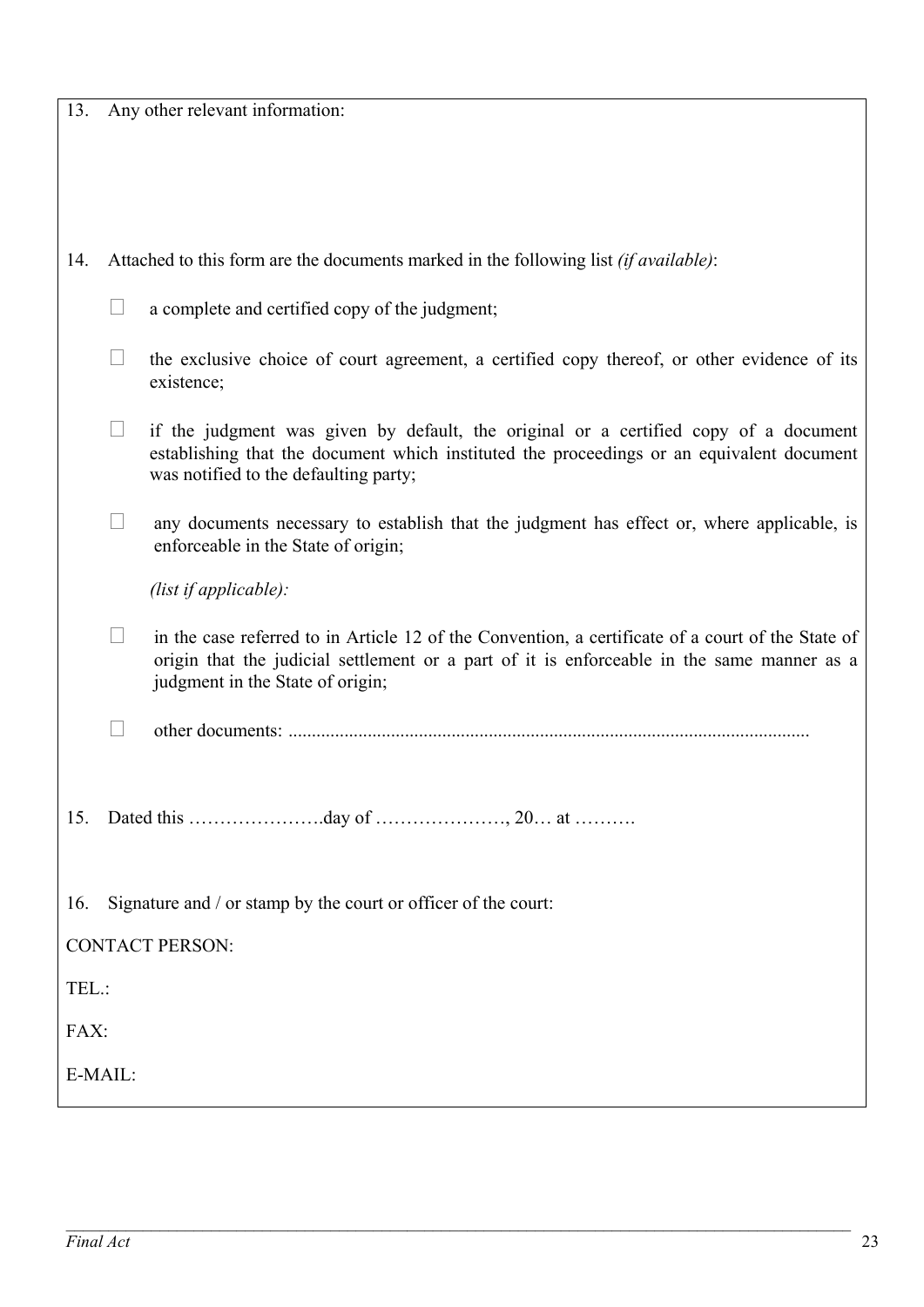#### **C The following Decisions –**

The Twentieth Session,

Having examined the wish of the European Community to become a Member of the Conference;

Considering it desirable that the Statute of the Conference be amended, in accordance with its Article 12, so as to make membership of the Conference possible for the European Community as well as for any other Regional Economic Integration Organisations to which its Member States have transferred competence over matters of private international law;

Considering it furthermore desirable to take the opportunity to make certain adaptations to the text of the Statute so that it conforms with practices which have developed since the Statute came into force on 15 July 1955, and to establish an English version of the Statute equally authentic to the French;

Considering that Article 12 of the Statute provides for amendment of the Statute by a decision of two-thirds of the Members, and that such decision may be made either at a Session or by written consultation;

Considering that membership of the Conference of a Regional Economic Integration Organisation entails the need to amend the "Rules of Procedure for Plenary Meetings", and that it is also desirable to give these Rules wider applicability;

**1 Adopts** the following amendments to the Statute with a view to their submission to Member States for their approval in accordance with Article  $12-^{1,2}$ 

#### Article 2, paragraph 2:

2. Any other State, the participation of which is from a juridical point of view of importance for the work of the Conference, may become a Member. The admission of new **Member States** shall be decided upon by the Governments of the participating States, upon the proposal of one or more of them, by a majority of the votes cast, within a period of six months from the date on which that proposal is submitted to the Governments.

Following Article 2 insert Article 2A as follows –

**1. The Member States of the Conference may, at a meeting concerning general affairs and policy where the majority of Member States is present, by a majority of the votes cast, decide to admit also as a Member any Regional Economic Integration Organisation which has submitted an application for membership to the Secretary General. References to Members under this Statute shall include such Member Organisations, except as otherwise expressly provided. The admission shall become effective upon the acceptance of the Statute by**

**the Regional Economic Integration Organisation concerned.**

**2. To be eligible to apply for membership of the Conference, a Regional Economic Integration Organisation must be one constituted solely by sovereign States, and to which its Member States have transferred competence over a range of matters within the purvi ew of the Conference, including the authority to make decisions binding on its Member States in respect of those matters.**

**3. Each Regional Economic Integration Organisation applying for membership shall, at the time of such application, submit a declaration of competence specifying the matters in respect of which competence has been transferred to it by its Member States.**

**4. Each Member Organisation and its Member States shall ensure that any change regarding the competence of the Member Organisation or in its membership shall be notified to the Secretary General, who shall circulate such information to the other Members of the Conference.**

**5. Member States of the Member Organisation shall be presumed to retain competence over all matters in respect of which transfers of competence have not been specifically declared or notified.**

**6. Any Member of the Conference may request the Member Organisation and its Member States to provide information as to whether the Member Organisation has competence in respect of any specific question which is before the Conference. The Member Organisation and its Member States shall ensure that this information is provided on such request.**

**7. The Member Organisation shall exercise membership rights on an alternative basis with its Member States that are Members of the Conference, in the areas of their respective competences.**

**8. The Member Organisation may exercise on matters within its competence, in any meetings of the Conference in which it is entitled to participate, a number of votes equal to the number of its Member States which have transferred competence to the Member Organisation in respect of the matter in question, and which are entitled to vote in and have registered for such meetings. Whenever the Member Organisation exercises its right to vote, its Member States shall not exercise theirs, and conversely.**

**9. "Regional Economic Integration Organisation" means an international organisation that is constituted solely by sovereign States, and to which its Member States have transferred competence over a range of matters, including the authority to make decisions binding on its Member States in respect of those matters.**

*\_\_\_\_\_\_\_\_\_\_\_\_\_\_\_\_\_\_\_\_\_\_\_\_\_\_\_\_\_\_\_\_\_\_\_\_\_\_\_\_\_\_\_\_\_\_\_\_*

l

<sup>1</sup> Amendments appear in bold.

*\_\_\_\_\_\_\_\_\_\_\_\_\_\_\_\_\_\_\_\_\_\_\_\_\_\_\_\_\_\_\_\_\_\_\_\_\_\_\_\_\_\_\_\_\_\_\_\_\_* <sup>2</sup> English translation of the Statute of the Hague Conference taken from the *United Nations Treaty Series*, 1955, No 2997, p. 123 with small linguistic corrections.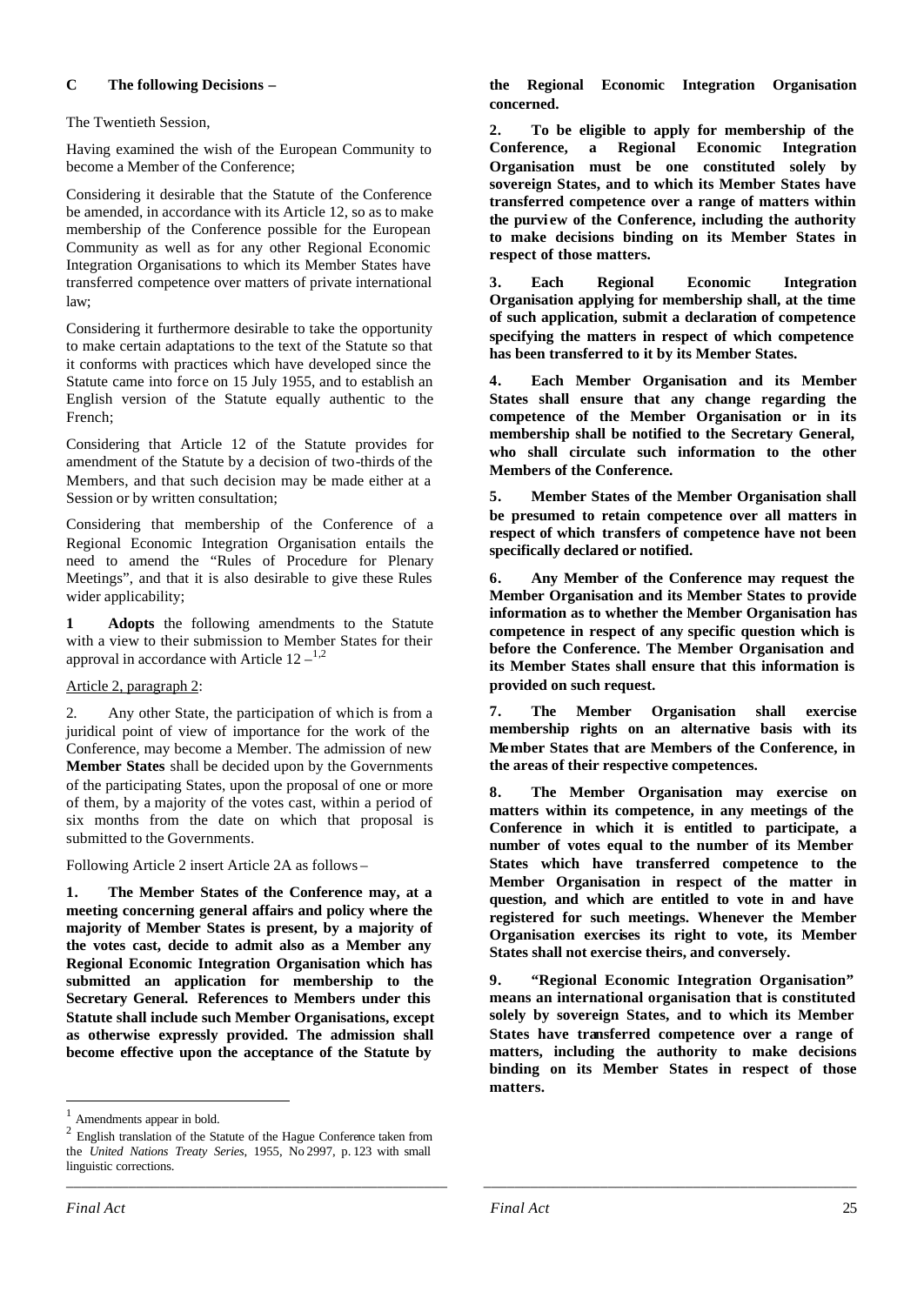Article 3:

**1.** The **Council on General Affairs and Policy (hereafter "the Council"), composed of all Members,** has charge of the operation of the Conference. **Meetings of the Council shall, in principle, be held annually.**

**2.** The **Council** ensures such operation through a Permanent Bureau, the activities of which it directs.

**3. The Council** shall examine all proposals intended to be placed on the Agenda of the Conference. It shall be free to determine the action to be taken on such proposals.

**4.** The **Netherlands** Standing Government Committee, **instituted by Royal Decree of 20 February 1897 with a view to promoting the codification of private international law,** shall, after consultation with the Members of the Conference, determine the date of the **Diplomatic** Sessions.

**5. The Standing Government Committee** shall address itself to the Government of the Netherlands for the convocation of the Members. **The Chair of the Standing Government Committee presides over the Sessions of the Conference.**

**6.** The Ordinary Sessions of the Conference shall, in principle, be held every four years.

**7.** If necessary, the **Council** may**, after consultation with the Standing Government Committee,** request the Government of the Netherlands to convene the Conference in Extraordinary Session.

**8. The Council may consult the Standing Government Committee on any other matter relevant to the Conference.**

#### Article 4:

**1.** The Permanent Bureau shall have its seat at The Hague. It shall be composed of a Secretary General and **four** Secretaries **who shall be appointed by the Government of the Netherlands upon presentation by the Standing Government Committee.**

**2.** The Secretary General and the Secretaries must possess appropriate legal knowledge and practical experience. **In their appointment account shall also be taken of diversity of geographic representation and of legal expertise**.

**3.** The number of Secretaries may be increased after consultation with the **Council and in accordance with Article 9**.

#### Article 5:

Under the direction of the **Council**, the Permanent Bureau shall be charged with –

*a)* the preparation and organisation of the Sessions of the Hague Conference and the meetings of **the Council and of any** Special Commissions;

*b)* the work of the Secretariat of the Sessions and meetings envisaged above;

*\_\_\_\_\_\_\_\_\_\_\_\_\_\_\_\_\_\_\_\_\_\_\_\_\_\_\_\_\_\_\_\_\_\_\_\_\_\_\_\_\_\_\_\_\_\_\_\_\_*

*c)* all the tasks which are included in the activity of a secretariat.

#### Article 6:

**1.** With a view to facilitating communication between the Members of the Conference and the Permanent Bureau, the Government of each of the Member **States** shall designate a national **organ and each Member Organisation a contact organ**.

**2.** The Permanent Bureau may correspond with all the **organs** so designated and with the competent international organisations.

#### Article 7:

**1.** The **Sessions** and, in the interval between Sessions, the **Council,** may set up Special Commissions to prepare draft Conventions or to study all questions of private international law which come within the purpose of the Conference.

**2. The Sessions, Council and Special Commissions shall, to the furthest extent possible, operate on the basis of consensus.**

#### Article 8:

**1. The budgeted costs of the Conference shall be apportioned among the Member States of the Conference.**

**2. A Member Organisation shall not be required to contribute in addition to its Member States to the annual budget of the Conference, but shall pay a sum to be determined by the Conference, in consultation with the Member Organisation, to cover additional administrative expenses arising out of its membership.**

**3. In any case, travelling and living expenses of the delegates to the Council and the Special Commissions shall be payable by the Members represented.**

#### Article 9:

1. The budget of he **Conference** shall be submitted each year to the **Council of** Diplomatic Representatives **of the Member States** at The Hague for approval.

**2.** These Representatives shall also apportion among the **Member States** the expenses which are charged in that budget to the latter.

**3.** The Diplomatic Representatives shall meet for such purposes under the chairmanship of the Minister of Foreign Affairs of the **Kingdom of the** Netherlands.

#### Article 10:

**1.** The expenses resulting from the Ordinary **and Extraordinary** Sessions of the Conference shall be borne by the Government of the Netherlands.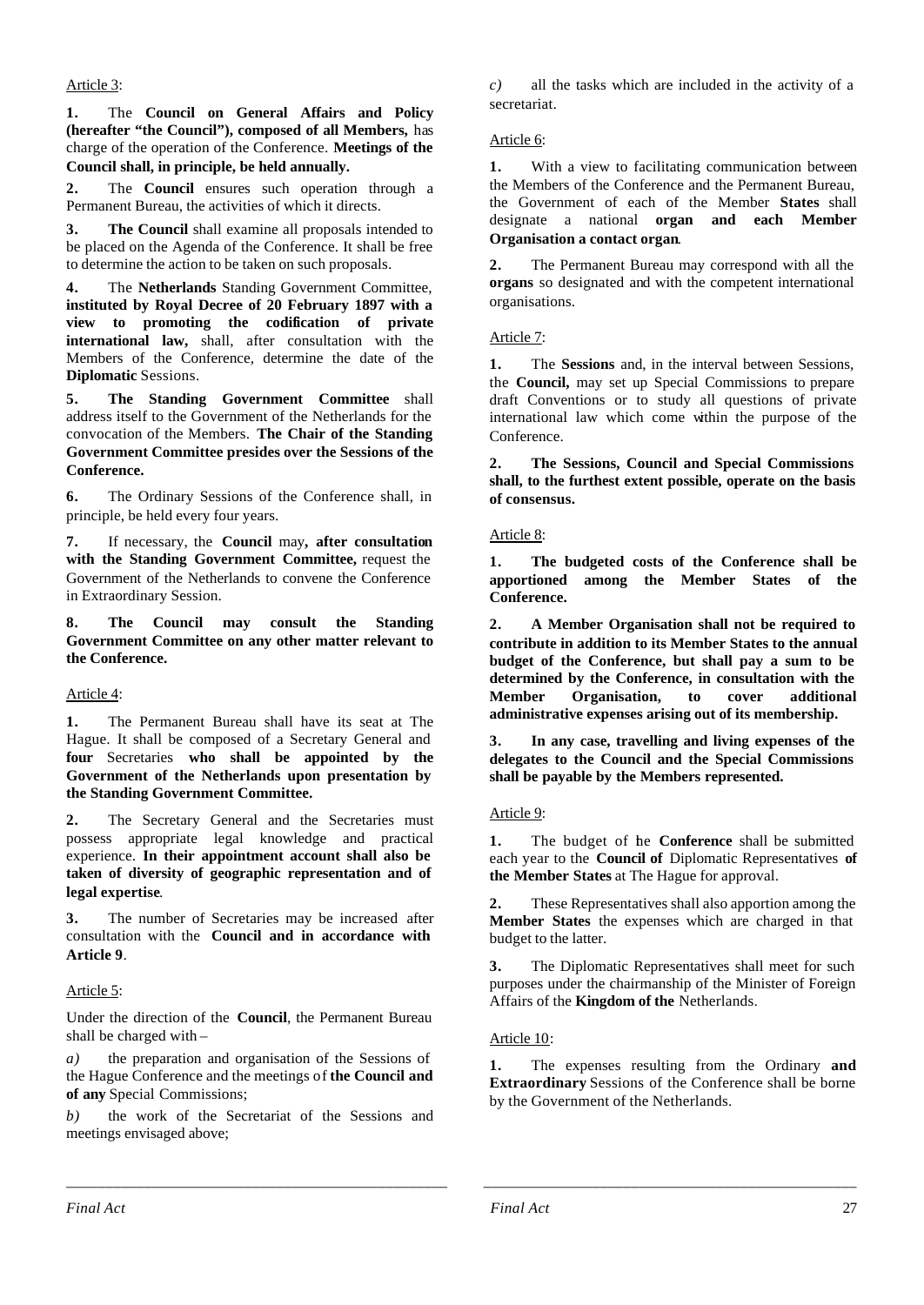**2.** In any case, the travelling and living expenses of the delegates shall be payable by the respective **Members**.

Article 11 (French text only; no change in the English translation):

*Les usages de la Conférence continuent à être en vigueur pour tout ce qui n'est pas contraire au présent Statut ou aux Règlements.*

#### Article 12:

**1. Amendments to the Statute must be adopted by consensus of the Member States present at a meeting concerning general affairs and policy.**

**2. Such amendments shall enter into force, for all Members, three months after they are approved by two thirds of the Member States in accordance with their respective internal procedures, but not earlier than nine months from the date of their adoption.**

**3. The meeting referred to in paragraph 1 may change by consensus the periods of time referred to in paragraph 2.**

#### Article 13:

To provide for their execution, the provisions of the present Statute will be complemented by Regulations. The Regulations shall be established by the Permanent Bureau and submitted to **a Diplomatic Session, the Council of Diplomatic Representatives or the Council on General Affairs and Policy** for approval.

#### Article 14, paragraph 3:

**3.** The **Netherlands Government shall,** in the case of the admission of a new **Member**, **inform all Members of**  the declaration of acceptance of that **new Member**.

#### Article 15, paragraph 2:

**2.** Notice of the denunciation shall be given to the Ministry of Foreign Affairs of the **Kingdom of the** Netherlands at least six months before the expiration of the budgetary year of the Conference, and shall become effective at the expiration of the said year, but only with respect to the Member which has given notice thereof.

Following Article 15, add:

**The English and French texts of this Statute, as amended on …….. 200., are equally authentic.**

*\_\_\_\_\_\_\_\_\_\_\_\_\_\_\_\_\_\_\_\_\_\_\_\_\_\_\_\_\_\_\_\_\_\_\_\_\_\_\_\_\_\_\_\_\_\_\_\_\_*

**Authorises** the Secretary General to renumber the amended Articles.

**2 Adopts** the English version of the Statute appearing in the Annex equally authentic to the French text, and

**Decides** that it shall take effect from the date on which the amendments of the Statute enter into force.

**3 Adopts** the following procedure for the aforementioned amendments to come into force –

The Secretary General shall invite the Member States to cast their votes on the amendments in accordance with Article 12 of the Statute in writing, if possible within a period of nine months following the Session, by notification to the Permanent Bureau.

Once the votes needed to constitute a two-thirds majority have been received, but not before 31 March 2006, the Secretary General will draw up a *procès-verbal* specifying the Member States which have cast their votes and declaring that the amendments have been approved.

The date of the entry into force of the amendments will be the first day of the month following the expiration of three months after the date of the *procès-verbal*.

**4 Adopts** the following amendments to the "Rules of Procedure for Plenary Meetings" to apply to the Diplomatic Sessions of the Conference as well as to the meetings of the Council referred to in Article 3 of the Statute (as amended) and to those of Special Commissions –

Title:

#### **Rules of Procedure**

#### Article 1:

For both plenary and **commission** meetings, delegations of the majority of the States participating at the **Diplomatic**  Session shall constitute a quorum. **This provision shall be applied** *mutatis mutandis* **to meetings of the Council on General Affairs and Policy and of Special Commissions.**

Following Article 1, insert Article 1A as follows –

**To the furthest extent possible, all decisions shall be taken by consensus. If exceptionally it is not possible to attain consensus, decisions shall be taken by vote in accordance with the following rules.**

#### Article 2, paragraph 2:

**A Member Organisation may exercise on matters within its competence, in any meetings of the Conference in which it is entitled to participate, a number of votes equal to the number of its Member States which have transferred competence to the Member Organisation in respect of the matter in question, and which are entitled to vote in and**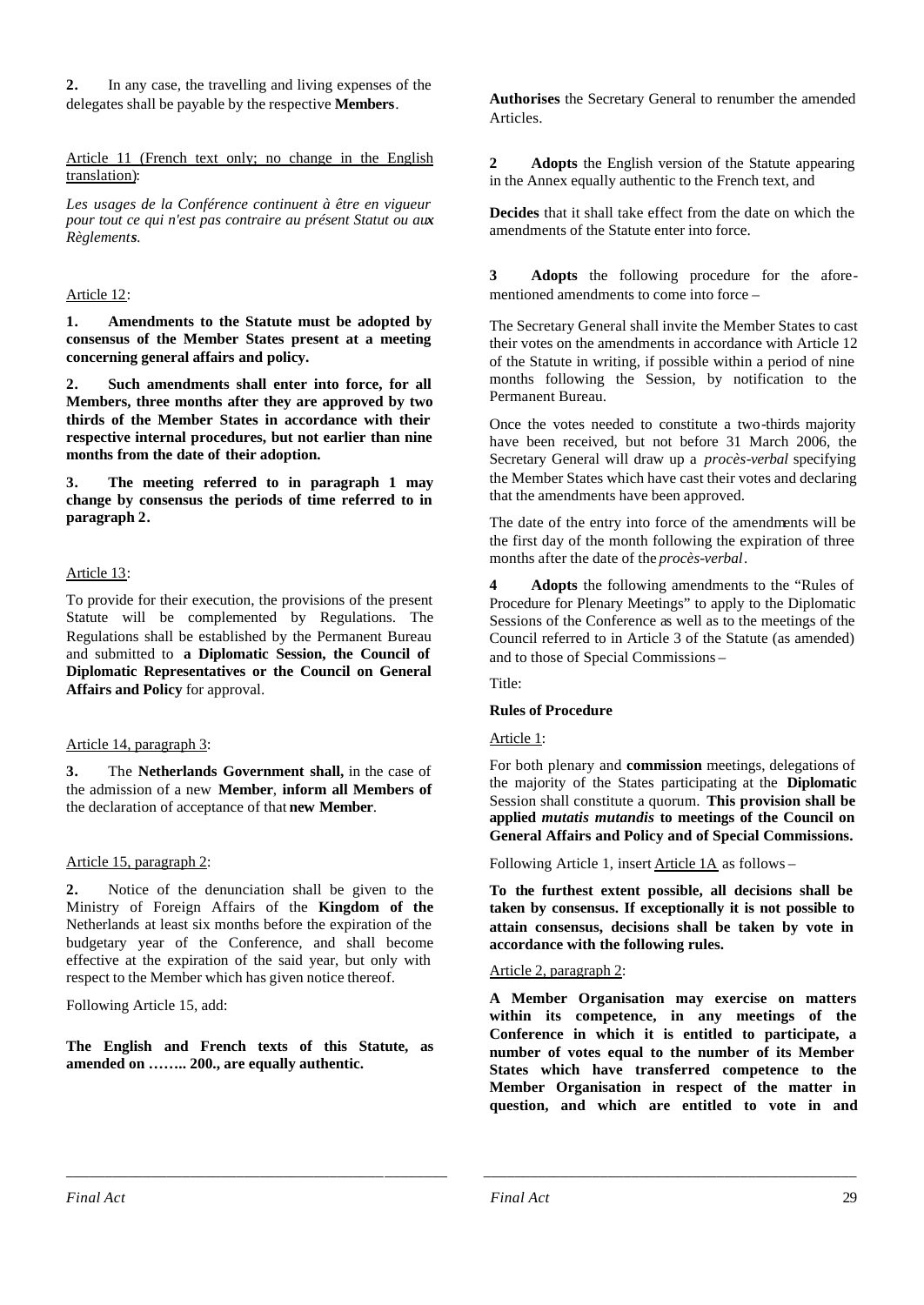**have registered for such meetings. Whenever the Member Organisation exercises its right to vote, its Member States shall not exercise theirs, and conversely.**

#### Article 4:

The Conference shall vote by show of hands or, if the Chairman or any delegation so requests, by roll call. The roll call shall be taken in the alphabetical order of the French names of the States **or Member Organisations** participating in the Conference, beginning with the **delegation** designated by the Chairman. The name of each delegation shall be called in any roll call vote and one of its members shall reply "for", "against" or "abstention", or shall make known his **or her** choice if two opposing proposals are put before the Conference.

**Decides** that these amendments shall enter into force on the date of entry into force of the amendments to the Statute.

**5 Takes note** with satisfaction, of the assurance given by the European Community that it will, on the occasion of its acceptance of the Statute, deposit a written declaration to the following effect –

*a)* The European Community endeavours to examine whether it is in the interest of the Community to join existing Hague Conventions in respect of which there is Community competence. Where this interest exists, the European Community, in co-operation with the Hague Conference, will make every effort to overcome the difficulties resulting from the absence of a clause providing for the accession of a Regional Economic Integration Organisation to these Conventions.

*b)* The European Community endeavours to make participation possible of representatives of the Permanent Bureau of the Conference in meetings of experts organised by the European Commission where matters of interest to the Conference are being discussed.

**6 Decides** that a meeting on general affairs and policy to take a decision upon the admission of the European Community in accordance with the amended Statute will be convened shortly after the entry into force of the amendments and that the next meeting of the Special Commission on General Affairs and Policy in the Spring of 2006 should assess the progress made in respect of the above procedure.

*\_\_\_\_\_\_\_\_\_\_\_\_\_\_\_\_\_\_\_\_\_\_\_\_\_\_\_\_\_\_\_\_\_\_\_\_\_\_\_\_\_\_\_\_\_\_\_\_\_*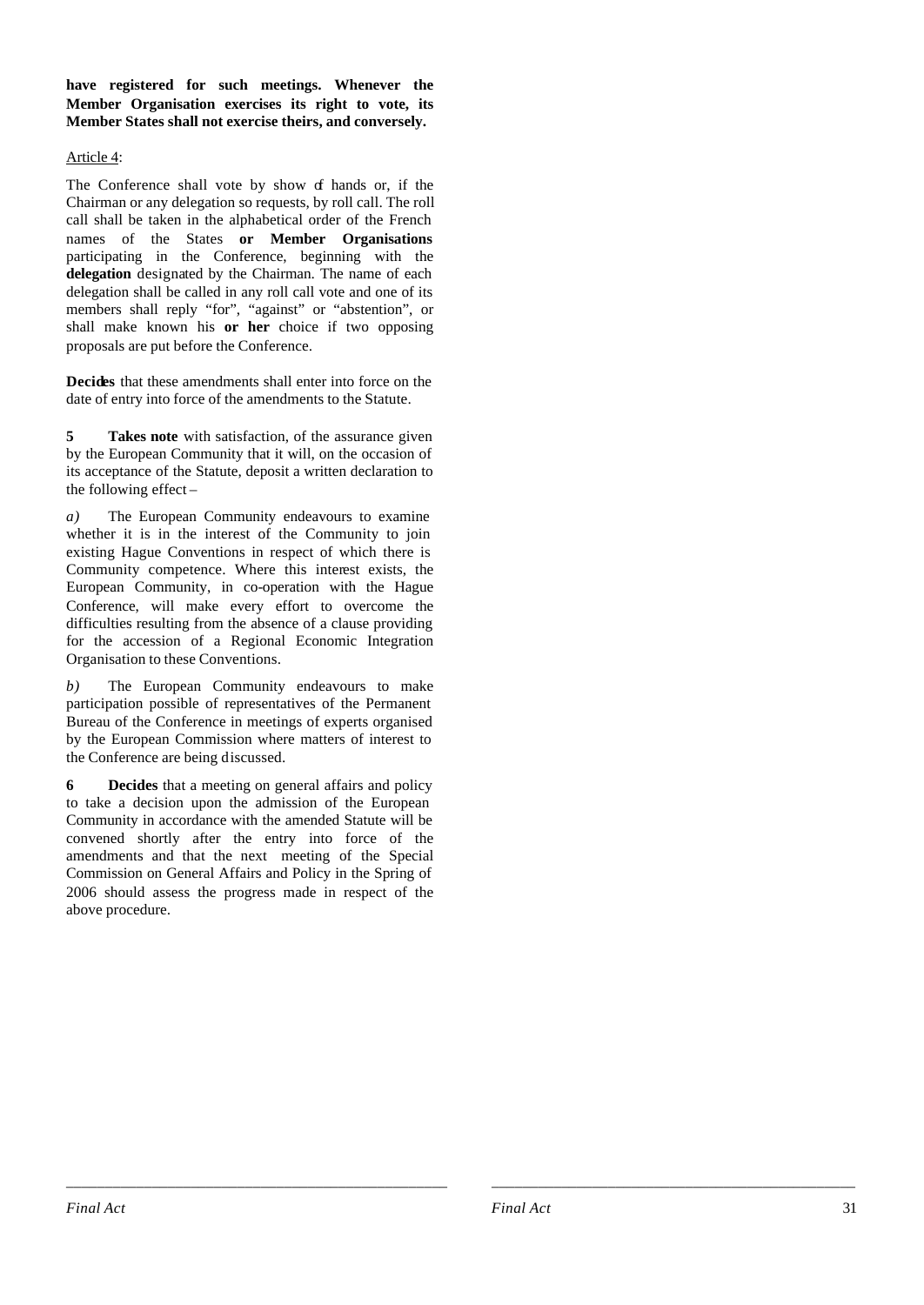#### **STATUTE OF THE HAGUE CONFERENCE ON PRIVATE INTERNATIONAL LAW**<sup>1</sup>

(Entered into force 15 July 1955. Amended on ……. 200.)

The Governments of the countries hereinafter specified:

the Federal Republic of Germany, Austria, Belgium, Denmark, Spain, Finland, France, Italy, Japan, Luxembourg, Norway, the Netherlands, Portugal, the United Kingdom of Great Britain and Northern Ireland, Sweden and Switzerland;

In view of the permanent character of the Hague Conference on Private International Law;

Desiring to stress that character;

Having, to that end, deemed it desirable to provide the Conference with a Statute;

Have agreed upon the following provisions:

#### *Article 1*

The purpose of the Hague Conference is to work for the progressive unification of the rules of private international law.

#### *Article 2*

1. Members of the Hague Conference on Private International Law are the States which have already participated in one or more Sessions of the Conference and which accept the present Statute.

2. Any other State, the participation of which is from a juridical point of view of importance for the work of the Conference, may become a Member. The admission of new Member States shall be decided upon by the Governments of the participating States, upon the proposal of one or more of them, by a majority of the votes cast, within a period of six months from the date on which that proposal is submitted to the Governments.

3. The admission shall become effective upon the acceptance of the present Statute by the State concerned.

#### *Article 2A*

1. The Member States of the Conference may, at a meeting concerning general affairs and policy where the majority of Member States is present, by a majority of the votes cast, decide to admit also as a Member any Regional Economic Integration Organisation which has submitted an application for membership to the Secretary General. References to Members under this Statute shall include such Member Organisations, except as otherwise expressly provided. The admission shall become effective upon the acceptance of the Statute by the Regional Economic Integration Organisation concerned.

2. To be eligible to apply for membership of the Conference, a Regional Economic Integration Organisation must be one constituted solely by sovereign States, and to which its Member States have transferred competence over a range of matters within the purview of the Conference, including the authority to make decisions binding on its Member States in respect of those matters.

3. Each Regional Economic Integration Organisation applying for membership shall, at the time of such application, submit a declaration of competence specifying the matters in respect of which competence has been transferred to it by its Member States.

4. Each Member Organisation and its Member States shall ensure that any change regarding the competence of the Member Organisation or in its membership shall be notified to the Secretary General, who shall circulate such information to the other Members of the Conference.

5. Member States of the Member Organisation shall be presumed to retain competence over all matters in respect of which transfers of competence have not been specifically declared or notified.

*\_\_\_\_\_\_\_\_\_\_\_\_\_\_\_\_\_\_\_\_\_\_\_\_\_\_\_\_\_\_\_\_\_\_\_\_\_\_\_\_\_\_\_\_\_\_\_\_\_\_\_\_\_\_\_\_\_\_\_\_\_\_\_\_\_\_\_\_\_\_\_\_\_\_\_\_\_\_\_\_\_\_\_\_\_\_\_\_\_\_\_\_\_\_\_\_\_\_\_\_\_\_*

\_\_\_\_\_\_\_\_\_\_\_\_\_\_\_\_\_\_\_\_\_\_\_\_\_\_\_\_\_\_\_

 $<sup>1</sup>$  As of 30 June 2005, in addition to the founding Member States mentioned in the Preamble, the following States have accepted</sup> the Statute: Albania, Argentina, Australia, Belarus, Bosnia and Herzegovina, Brazil, Bulgaria, Canada, Chile, People's Republic of China, Croatia, Cyprus, Czech Republic, Egypt, Estonia, Georgia, Greece, Hungary, Iceland, Ireland, Israel, Jordan, Republic of Korea, Latvia, Lithuania, Malaysia, Malta, Mexico, Monaco, Morocco, New Zealand, Panama, Paraguay, Peru, Poland, Romania, Russian Federation, Serbia and Montenegro, Slovak Republic, Slovenia, South Africa, Sri Lanka, Suriname, The former Yugoslav Republic of Macedonia, Turkey, Ukraine, United States of America, Uruguay, Venezuela.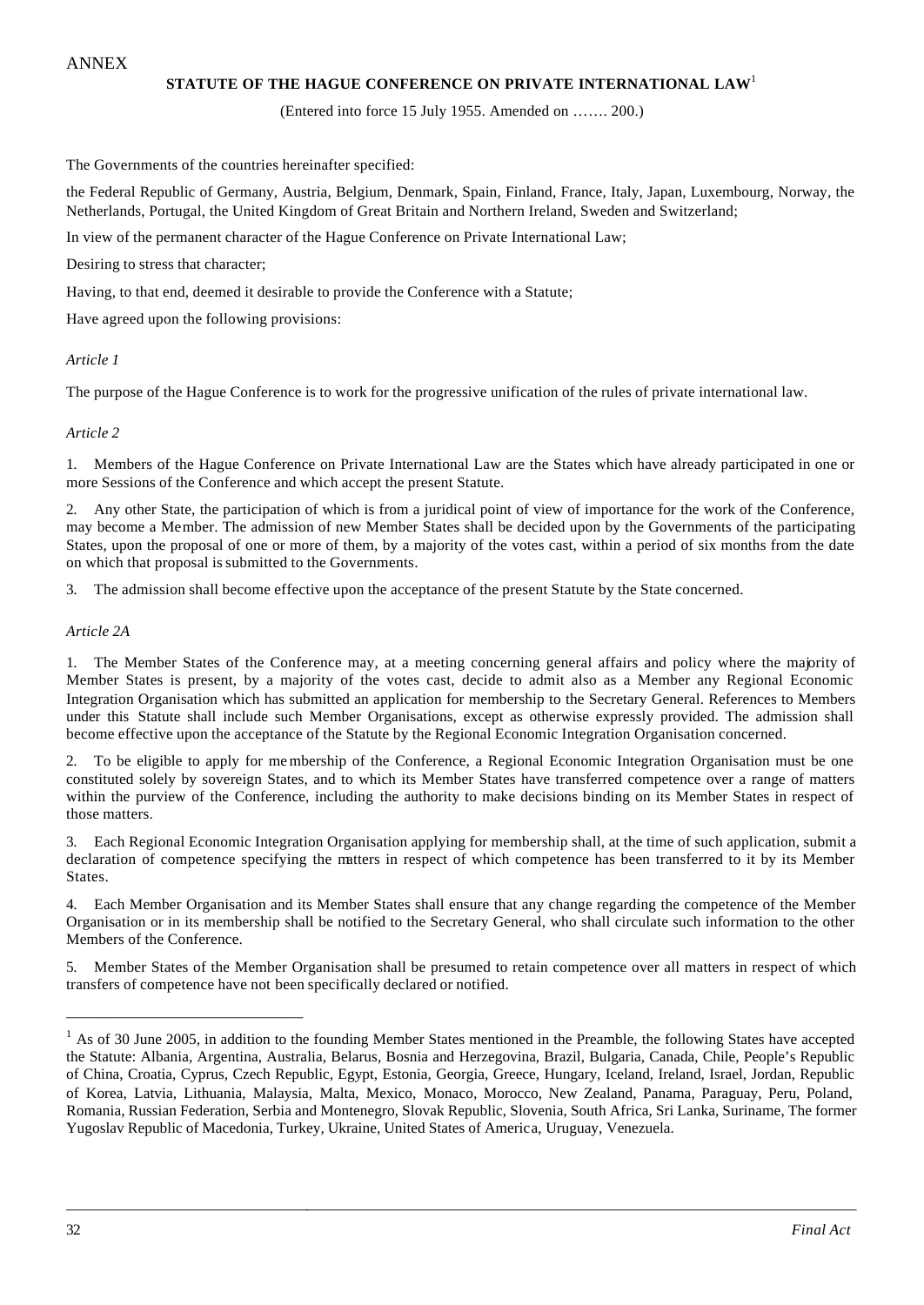6. Any Member of the Conference may request the Member Organisation and its Member States to provide information as to whether the Member Organisation has competence in respect of any specific question which is before the Conference. The Member Organisation and its Member States shall ensure that this information is provided on such request.

7. The Member Organisation shall exercise membership rights on an alternative basis with its Member States that are Members of the Conference, in the areas of their respective competences.

8. The Member Organisation may exercise on matters within its competence, in any meetings of the Conference in which it is entitled to participate, a number of votes equal to the number of its Member States which have transferred competence to the Member Organisation in respect of the matter in question, and which are entitled to vote in and have registered for such meetings. Whenever the Member Organisation exercises its right to vote, its Member States shall not exercise theirs, and conversely.

9. "Regional Economic Integration Organisation" means an international organisation that is constituted solely by sovereign States, and to which its Member States have transferred competence over a range of matters, including the authority to make decisions binding on its Member States in respect of those matters.

#### *Article 3*

1. The Council on General Affairs and Policy (hereafter "the Council"), composed of all Members, has charge of the operation of the Conference. Meetings of the Council shall, in principle, be held annually.

2. The Council ensures such operation through a Permanent Bureau, the activities of which it directs.

3. The Council shall examine all proposals intended to be placed on the Agenda of the Conference. It shall be free to determine the action to be taken on such proposals.

4. The Netherlands Standing Government Committee, instituted by Royal Decree of 20 February 1897 with a view to promoting the codification of private international law, shall, after consultation with the Members of the Conference, determine the date of the Diplomatic Sessions.

5. The Standing Government Committee shall address itself to the Government of the Netherlands for the convocation of the Members. The Chair of the Standing Government Committee presides over the Sessions of the Conference.

6. The Ordinary Sessions of the Conference shall, in principle, be held every four years.

7. If necessary, the Council may, after consultation with the Standing Government Committee, request the Government of the Netherlands to convene the Conference in Extraordinary Session.

8. The Council may consult the Standing Government Committee on any other matter relevant to the Conference.

*Article 4*

1. The Permanent Bureau shall have its seat at The Hague. It shall be composed of a Secretary General and four Secretaries who shall be appointed by the Government of the Netherlands upon presentation by the Standing Government Committee.

2. The Secretary General and the Secretaries must possess appropriate legal knowledge and practical experience. In their appointment account shall also be taken of diversity of geographic representation and of legal expertise.

3. The number of Secretaries may be increased after consultation with the Council and in accordance with Article 9.

#### *Article 5*

Under the direction of the Council, the Permanent Bureau shall be charged with –

*a)* the preparation and organisation of the Sessions of the Hague Conference and the meetings of the Council and of any Special Commissions;

*b)* the work of the Secretariat of the Sessions and meetings envisaged above;

*c)* all the tasks which are included in the activity of a secretariat.

#### *Article 6*

1. With a view to facilitating communication between the Members of the Conference and the Permanent Bureau, the Government of each of the Member States shall designate a national organ and each Member Organisation a contact organ.

2. The Permanent Bureau may correspond with all the organs so designated and with the competent international organisations.

*\_\_\_\_\_\_\_\_\_\_\_\_\_\_\_\_\_\_\_\_\_\_\_\_\_\_\_\_\_\_\_\_\_\_\_\_\_\_\_\_\_\_\_\_\_\_\_\_\_\_\_\_\_\_\_\_\_\_\_\_\_\_\_\_\_\_\_\_\_\_\_\_\_\_\_\_\_\_\_\_\_\_\_\_\_\_\_\_\_\_\_\_\_\_\_\_\_\_\_\_\_*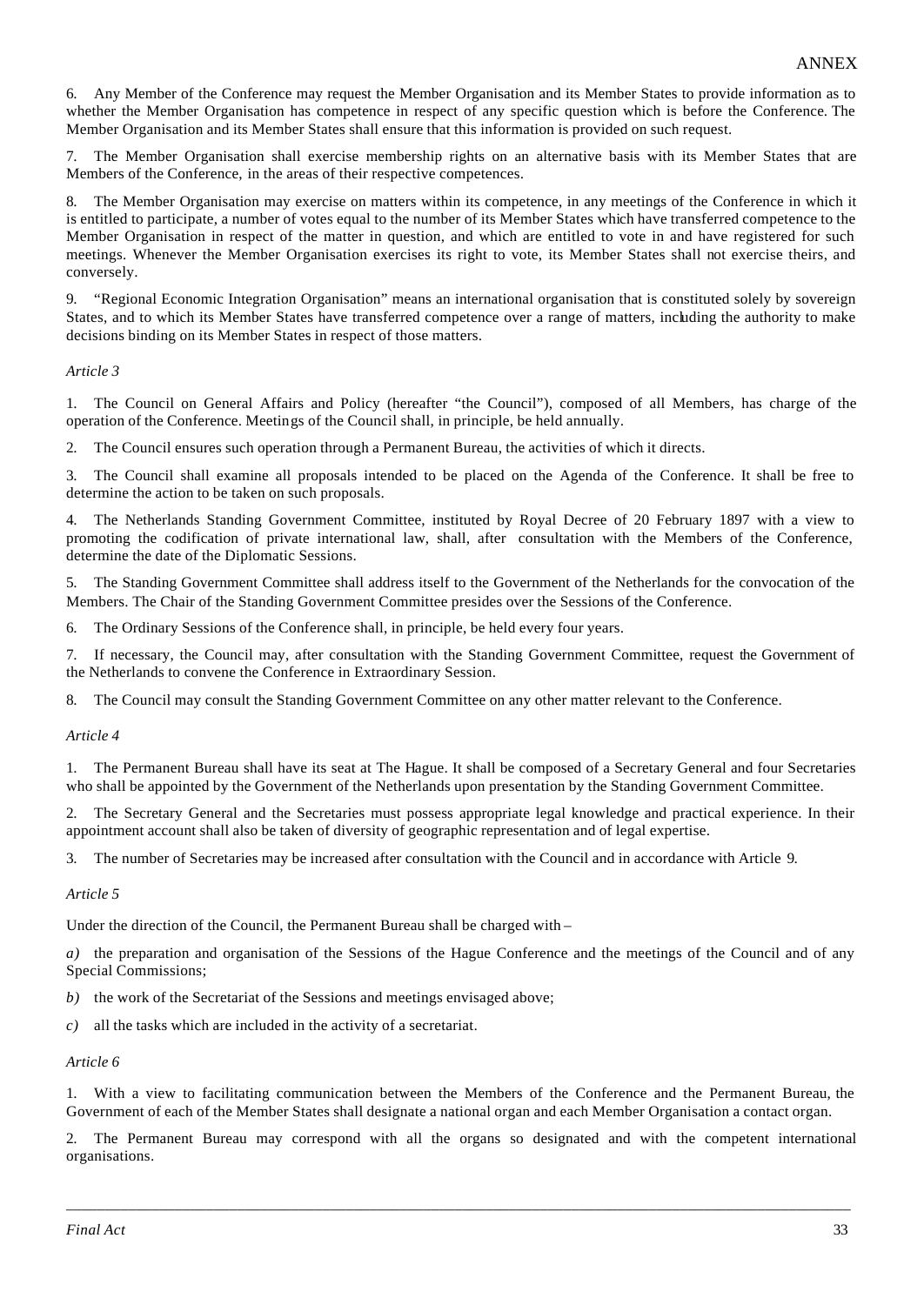#### ANNEX

#### *Article 7*

1. The Sessions and, in the interval between Sessions, the Council, may set up Special Commissions to prepare draft Conventions or to study all questions of private international law which come within the purpose of the Conference.

2. The Sessions, Council and Special Commissions shall, to the furthest extent possible, operate on the basis of consensus.

#### *Article 8*

1. The budgeted costs of the Conference shall be apportioned among the Member States of the Conference.

2. A Member Organisation shall not be required to contribute in addition to its Member States to the annual budget of the Conference, but shall pay a sum to be determined by the Conference, in consultation with the Member Organisation, to cover additional administrative expenses arising out of its membership.

3. In any case, travelling and living expenses of the delegates to the Council and the Special Commissions shall be payable by the Members represented.

#### *Article 9*

1. The budget of the Conference shall be submitted each year to the Council of Diplomatic Representatives of the Member States at The Hague for approval.

2. These Representatives shall also apportion among the Member States the expenses which are charged in that budget to the **latter** 

3. The Diplomatic Representatives shall meet for such purposes under the chairmanship of the Minister of Foreign Affairs of the Kingdom of the Netherlands.

#### *Article 10*

1. The expenses resulting from the Ordinary and Extraordinary Sessions of the Conference shall be borne by the Government of the Netherlands.

2. In any case, the travelling and living expenses of the delegates shall be payable by the respective Members.

#### *Article 11*

The usages of the Conference shall continue to be observed on all points, unless contrary to the present Statute or to the Regulations.

#### *Article 12*

1. Amendments to the Statute must be adopted by consensus of the Member States present at a meeting concerning general affairs and policy.

2. Such amendments shall enter into force, for all Members, three months after they are approved by two thirds of the Member States in accordance with their respective internal procedures, but not earlier than nine months from the date of their adoption.

3. The meeting referred to in paragraph 1 may change by consensus the periods of time referred to in paragraph 2.

#### *Article 13*

To provide for their execution, the provisions of the present Statute will be complemented by Regulations. The Regulations shall be established by the Permanent Bureau and submitted to a Diplomatic Session, the Council of Diplomatic Representatives or the Council on General Affairs and Policy for approval.

*\_\_\_\_\_\_\_\_\_\_\_\_\_\_\_\_\_\_\_\_\_\_\_\_\_\_\_\_\_\_\_\_\_\_\_\_\_\_\_\_\_\_\_\_\_\_\_\_\_\_\_\_\_\_\_\_\_\_\_\_\_\_\_\_\_\_\_\_\_\_\_\_\_\_\_\_\_\_\_\_\_\_\_\_\_\_\_\_\_\_\_\_\_\_\_\_\_\_\_\_\_*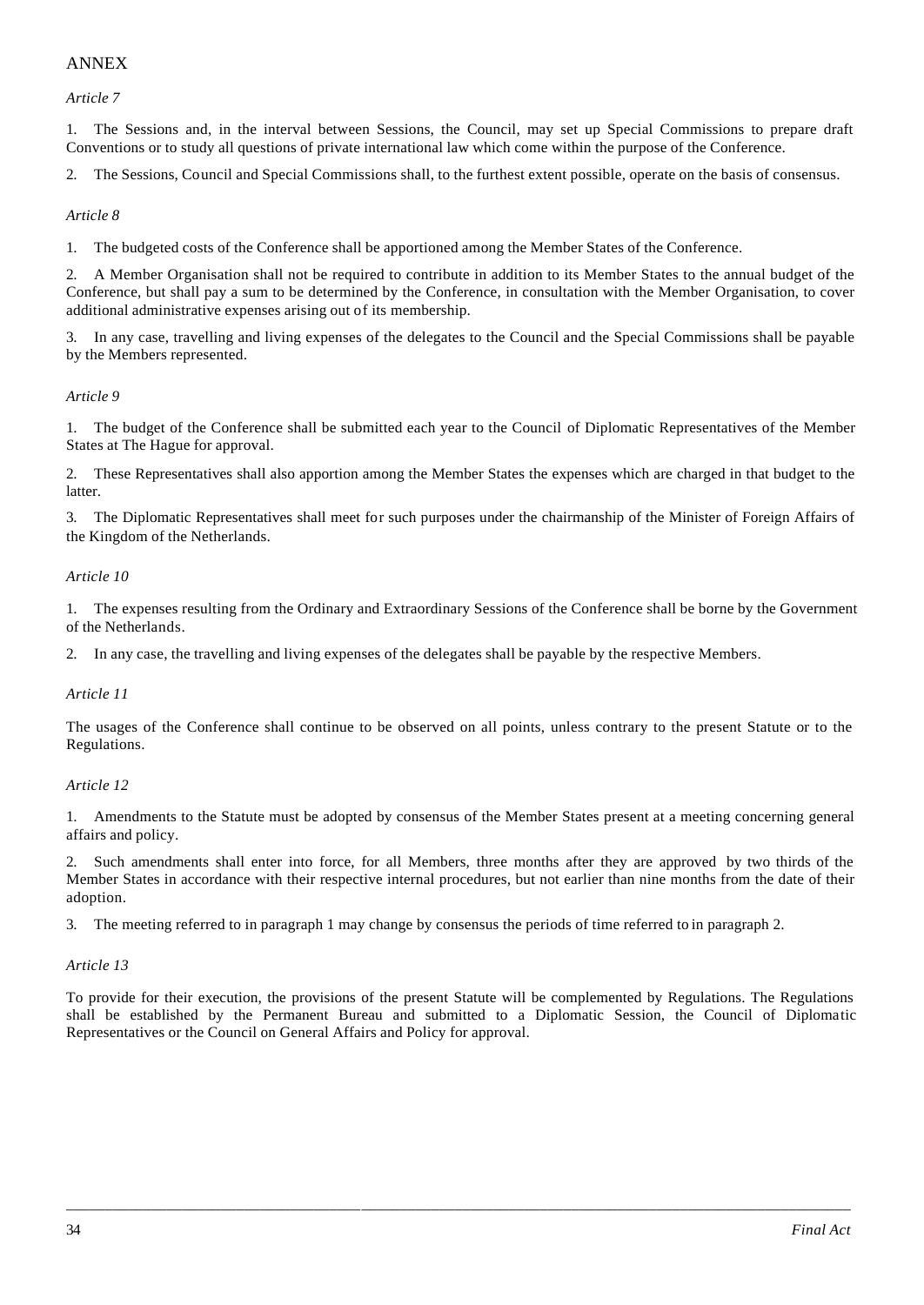#### *Article 14*

1. The present Statute shall be submitted for acceptance to the Governments of States which participated in one or more Sessions of the Conference. It shall enter into force as soon as it is accepted by the majority of the States represented at the Seventh Session.

2. The statement of acceptance shall be deposited with the Netherlands Government, which shall make it known to the Governments referred to in the first paragraph of this Article.

3. The Netherlands Government shall, in the case of the admission of a new Member, inform all Members of the declaration of acceptance of that new Member.

#### *Article 15*

1. Each Member may denounce the present Statute after a period of five years from the date of its entry into force under the terms of Article 14, paragraph 1.

2. Notice of the denunciation shall be given to the Ministry of Foreign Affairs of the Kingdom of the Netherlands at least six months before the expiration of the budgetary year of the Conference, and shall become effective at the expiration of the said year, but only with respect to the Member which has given notice thereof.

*\_\_\_\_\_\_\_\_\_\_\_\_\_\_\_\_\_\_\_\_\_\_\_\_\_\_\_\_\_\_\_\_\_\_\_\_\_\_\_\_\_\_\_\_\_\_\_\_\_\_\_\_\_\_\_\_\_\_\_\_\_\_\_\_\_\_\_\_\_\_\_\_\_\_\_\_\_\_\_\_\_\_\_\_\_\_\_\_\_\_\_\_\_\_\_\_\_\_\_\_\_\_*

The English and French texts of this Statute, as amended on …….. 200., are equally authentic.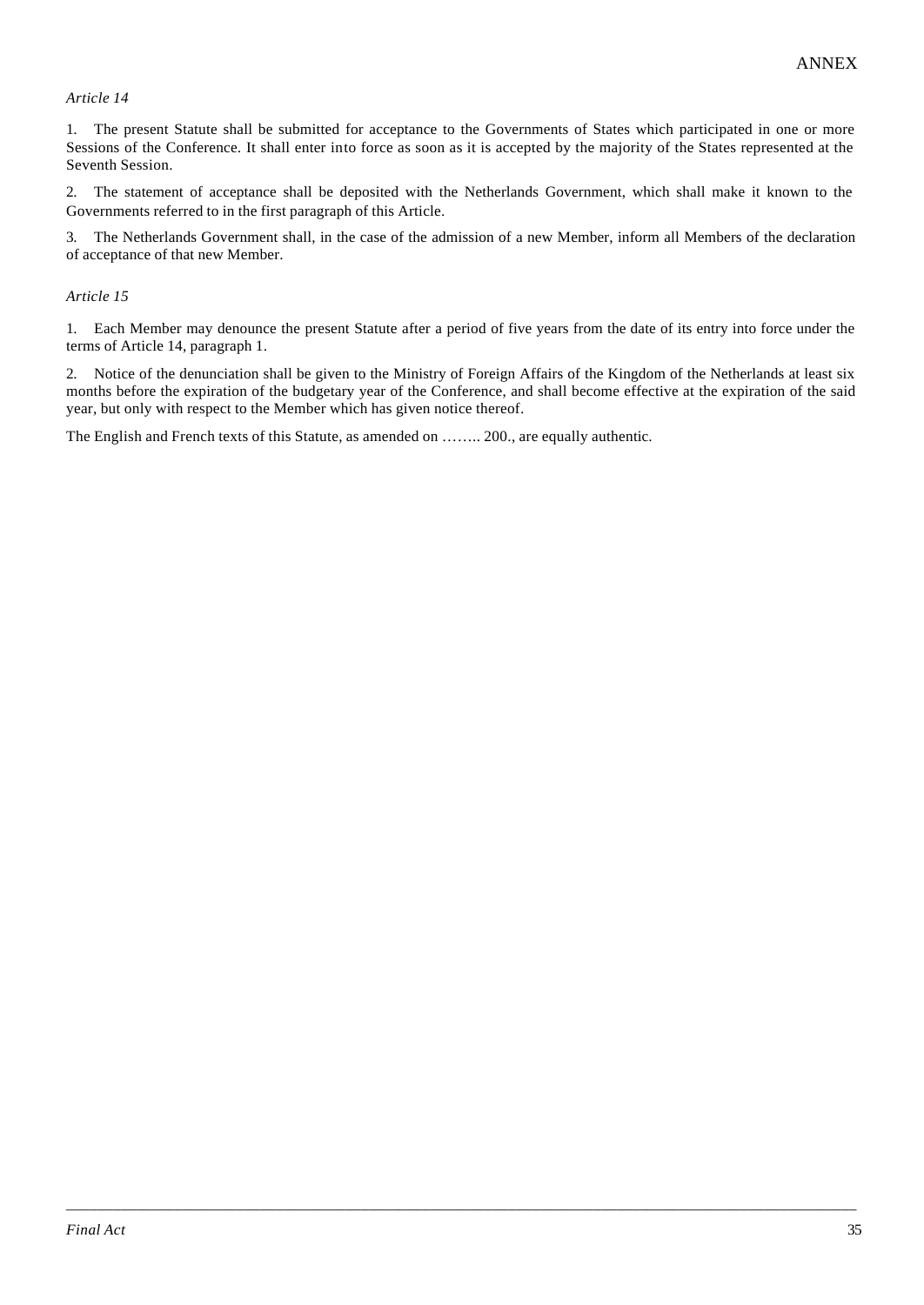Fait à La Haye, le trente juin deux mille cinq, en un seul exemplaire qui sera déposé dans les archives du Bureau Permanent et dont une copie certifiée conforme sera remise à chacun des Gouvernements représentés à la Vingtième session de la Conférence.

Done at The Hague on the thirtieth day of June two thousand and five, in a single copy which shall be deposited in the archives of the Permanent Bureau, and of which a certified copy shall be sent to each of the Governments represented at the Twentieth Session of the Conference.

*Pour la République d'Afrique du Sud, For the Republic of South Africa,*

*Pour la République fédérale d'Allemagne, For the Federal Republic of Germany,*

> *Pour la République argentine, For the Argentine Republic,*

> > *Pour l'Australie, For Australia,*

*Pour la République d'Autriche, For the Republic of Austria,*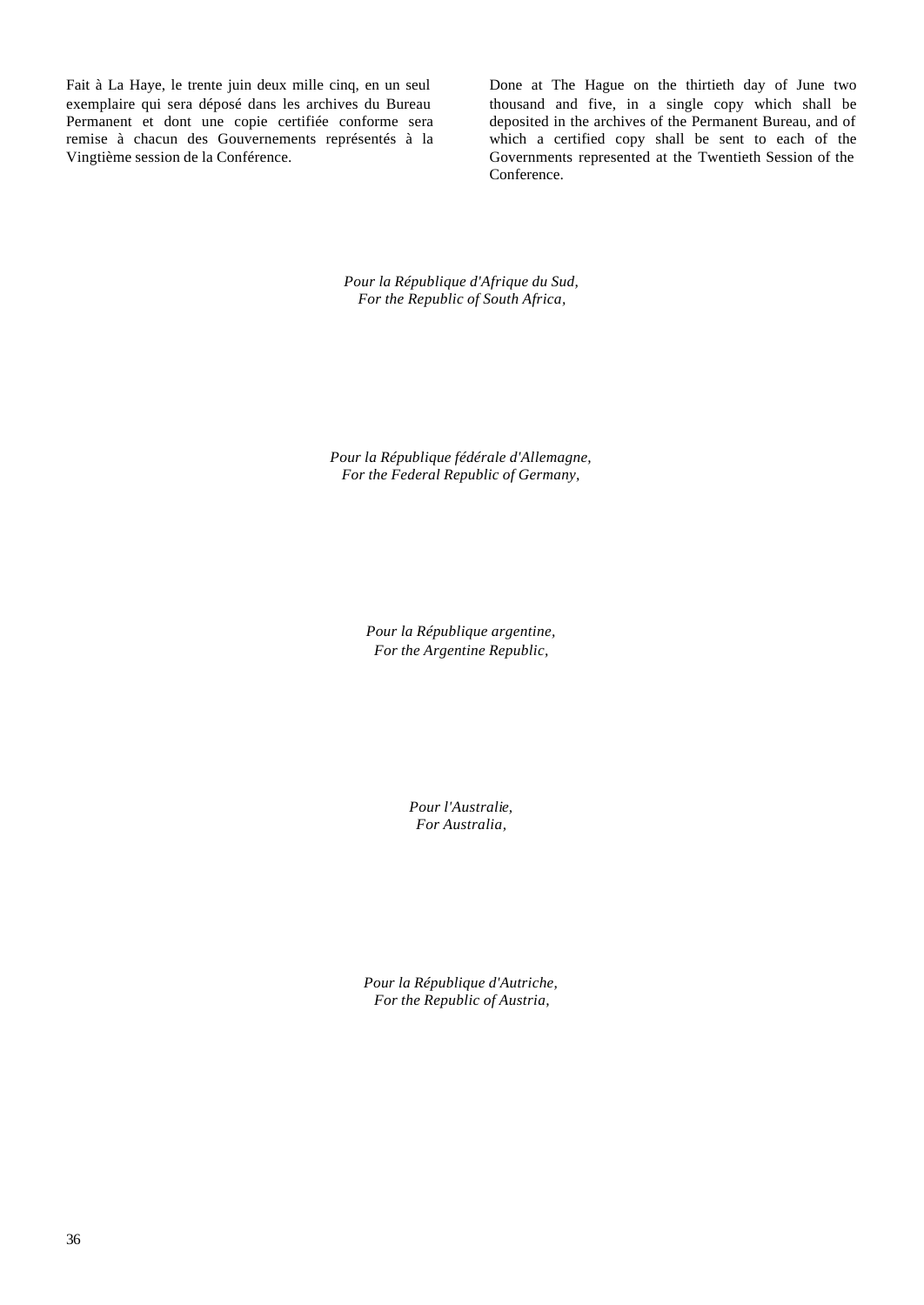*Pour la République du Bélarus, For the Republic of Belarus,*

*Pour le Royaume de Belgique, For the Kingdom of Belgium,*

> *Pour le Brésil, For Brazil,*

*Pour la République de Bulgarie, For the Republic of Bulgaria,*

> *Pour le Canada, For Canada,*

*Pour la République populaire de Chine, For the People's Republic of China,*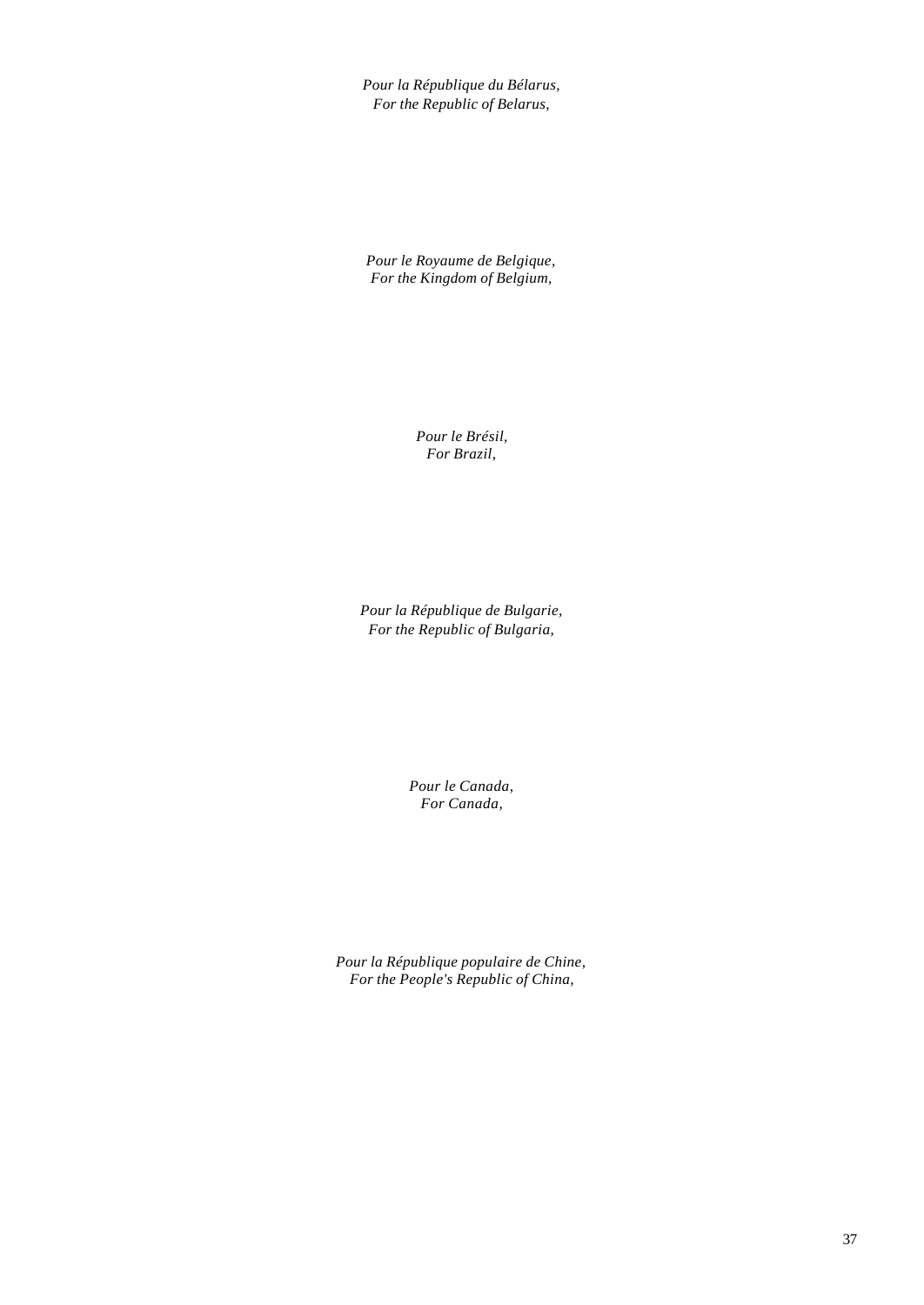*Pour la République de Corée, For the Republic of Korea,*

*Pour la République de Croatie, For the Republic of Croatia,*

*Pour le Royaume du Danemark, For the Kingdom of Denmark,*

*Pour la République arabe d'Egypte, For the Arab Republic of Egypt,*

*Pour le Royaume d'Espagne, For the Kingdom of Spain,*

*Pour les Etats-Unis d'Amérique, For the United States of America,*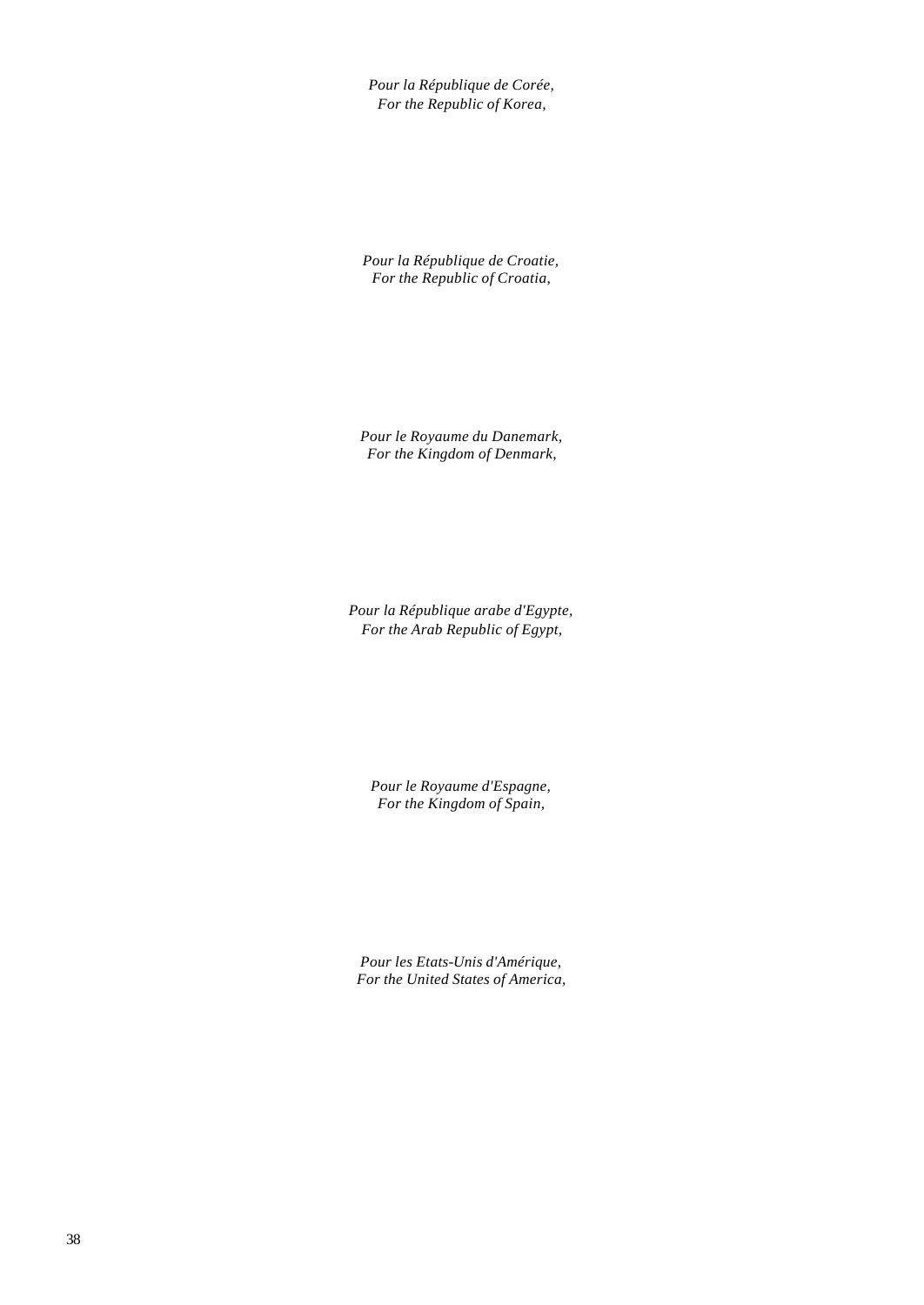*Pour la République de Finlande, For the Republic of Finland,*

*Pour la République française, For the French Republic,*

> *Pour l'Irlande, For Ireland,*

*Pour l'Etat d'Israël, For the State of Israel,*

*Pour la République italienne, For the Italian Republic,*

> *Pour le Japon, For Japan,*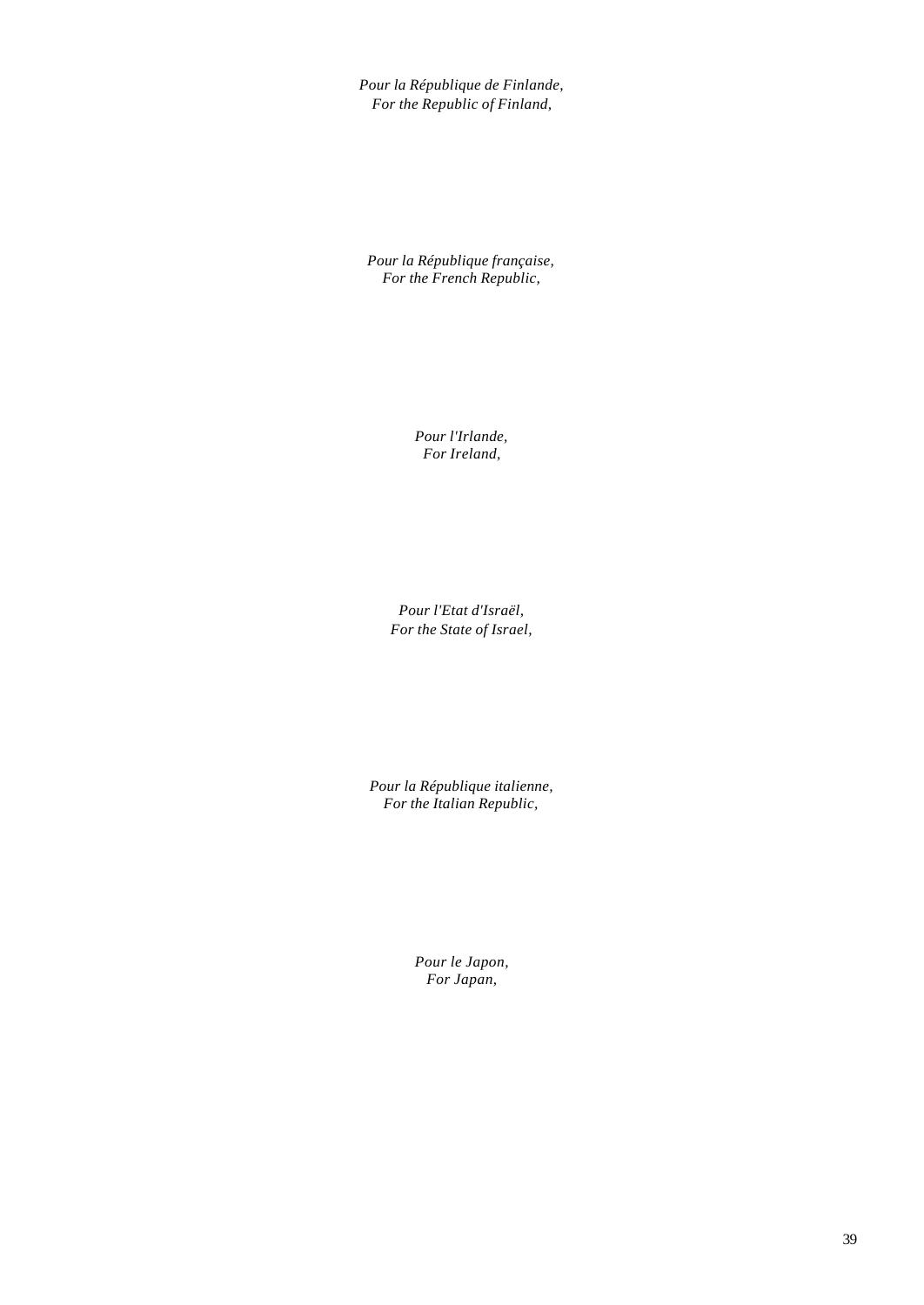*Pour la République de Lettonie, For the Republic of Latvia,*

*Pour le Grand-Duché de Luxembourg, For the Grand Duchy of Luxembourg,*

> *Pour le Royaume du Maroc, For the Kingdom of Morocco,*

*Pour les Etats-Unis du Mexique, For the United Mexican States,*

*Pour le Royaume de Norvège, For the Kingdom of Norway,*

*Pour la Nouvelle-Zélande, For New Zealand,*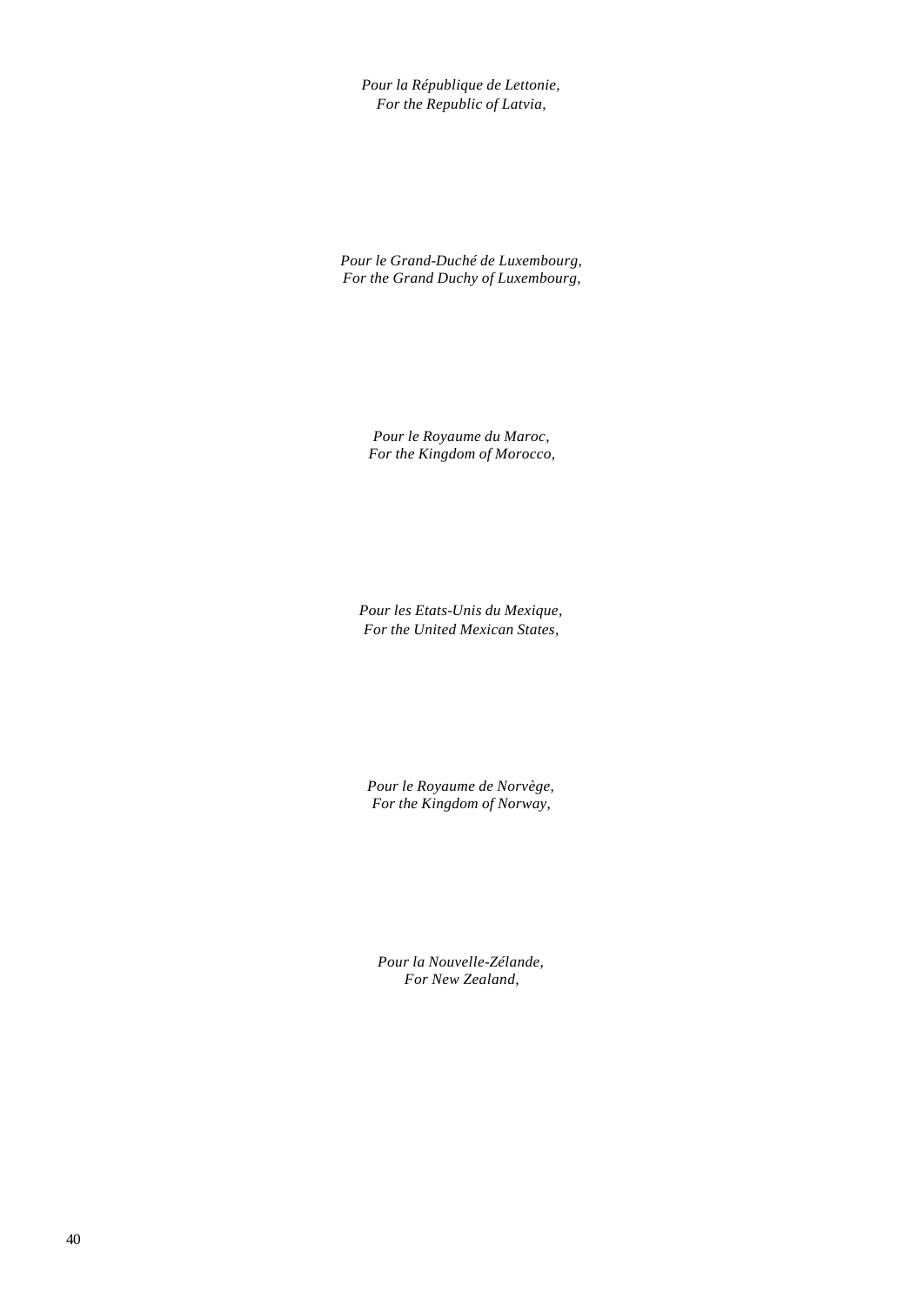*Pour le Panama, For Panama,*

*Pour le Royaume des Pays-Bas, For the Kingdom of the Netherlands,*

*Pour la République du Pérou, For the Republic of Peru,*

*Pour la République de Pologne, For the Republic of Poland,*

*Pour la République portugaise, For the Portuguese Republic,*

> *Pour la Roumanie, For Romania,*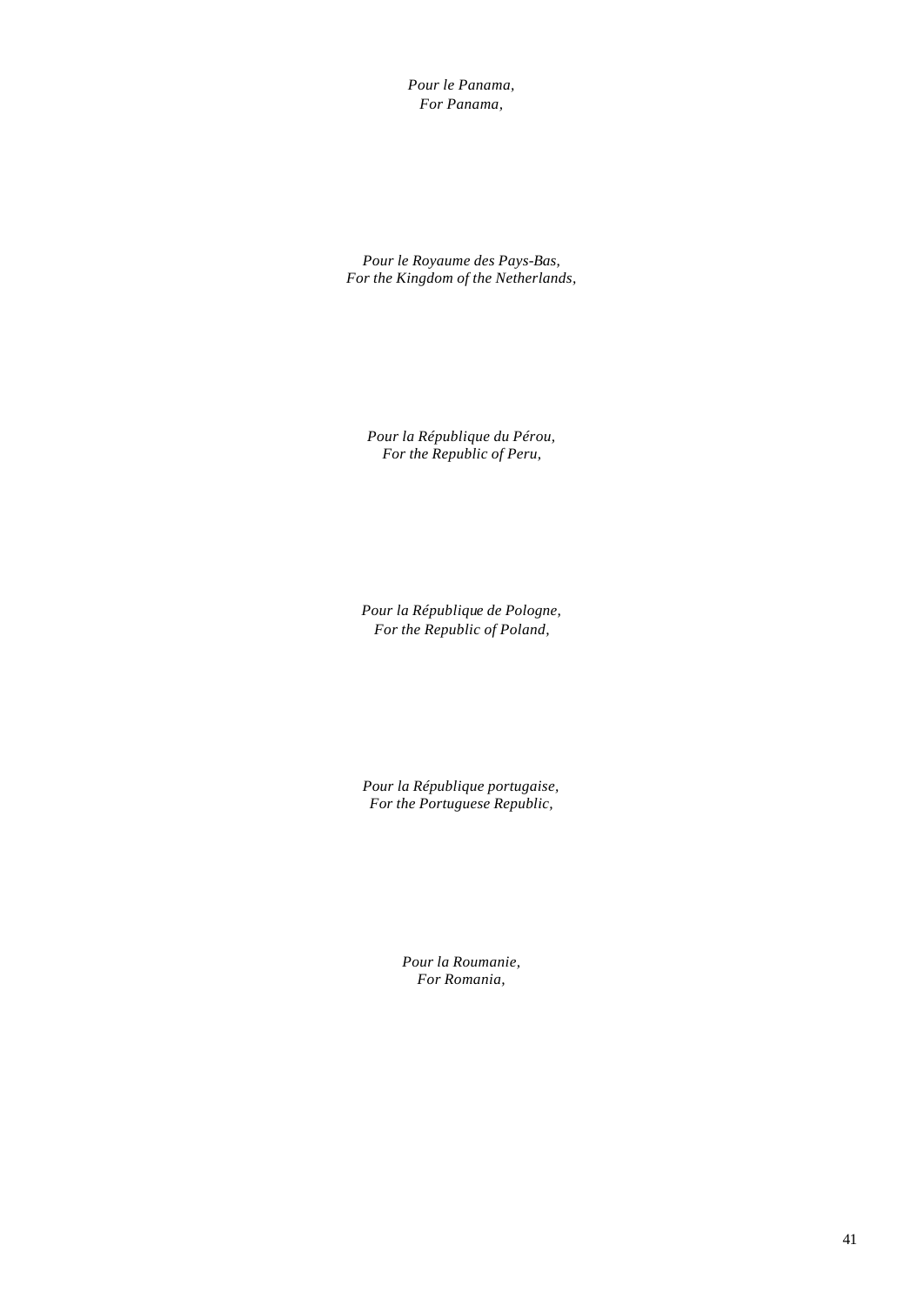*Pour le Royaume-Uni de Grande-Bretagne et d'Irlande du Nord, For the United Kingdom of Great Britain and Northern Ireland,*

> *Pour la Fédération de Russie, For the Russian Federation,*

*Pour la République de Slovénie, For the Republic of Slovenia,*

*Pour le Royaume de Suède, For the Kingdom of Sweden,*

*Pour la Confédération suisse, For the Swiss Confederation,*

*Pour la République tchèque, For the Czech Republic,*